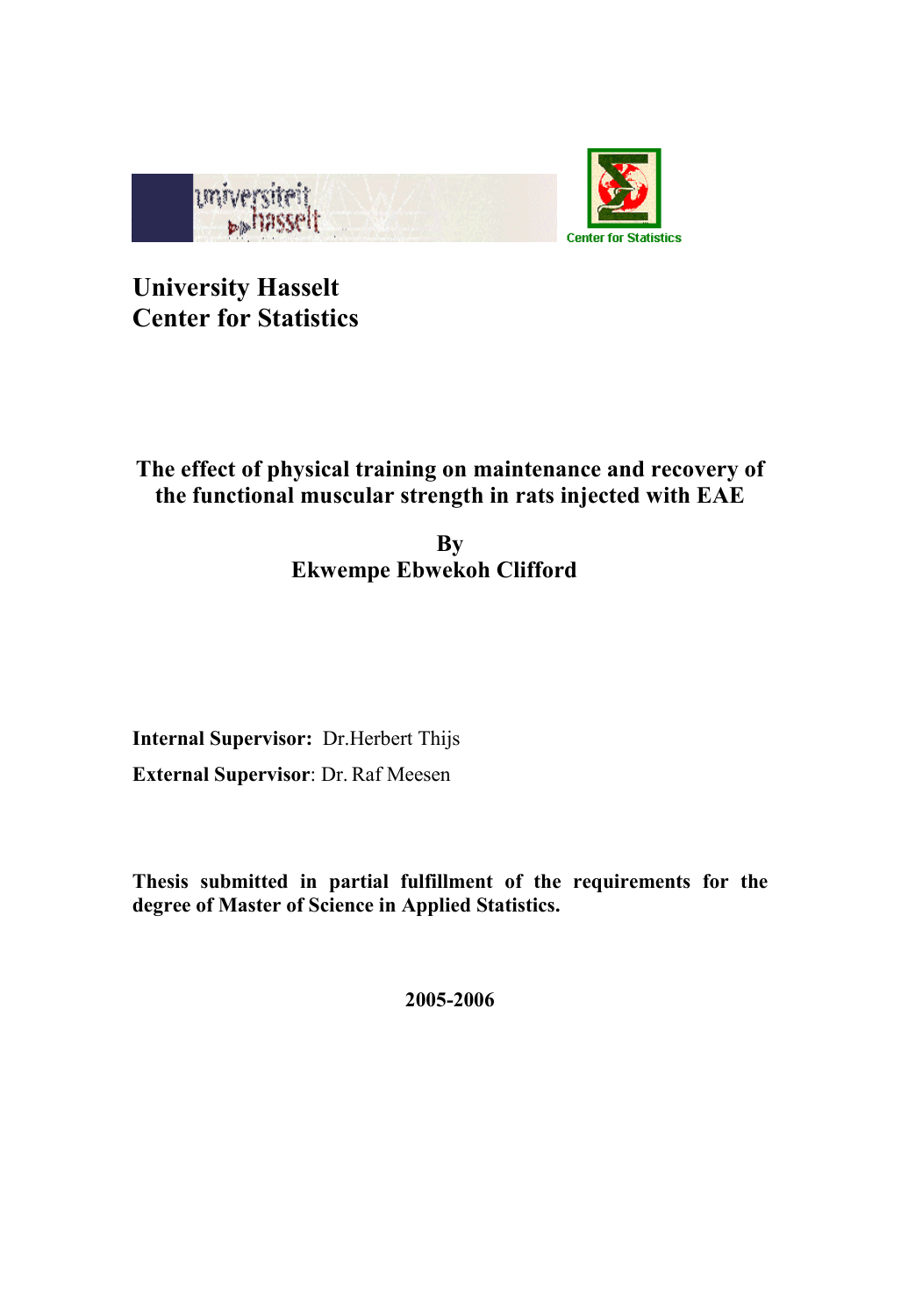

# University Hasselt Center for Statistics

## The effect of physical training on maintenance and recovery of the functional muscular strength in rats injected with EAE

## By Ekwempe Ebwekoh Clifford

Accepted by:

Internal Supervisor: Dr.Herbert Thijs

Signature ………………………..

Date ………………………………

External Supervisor: Dr.Raf Meesen

Signature … ……………………..

Date ………………………………

Thesis submitted in partial fulfillment of the requirements for the degree of Master of Science in Applied Statistics

2005-2006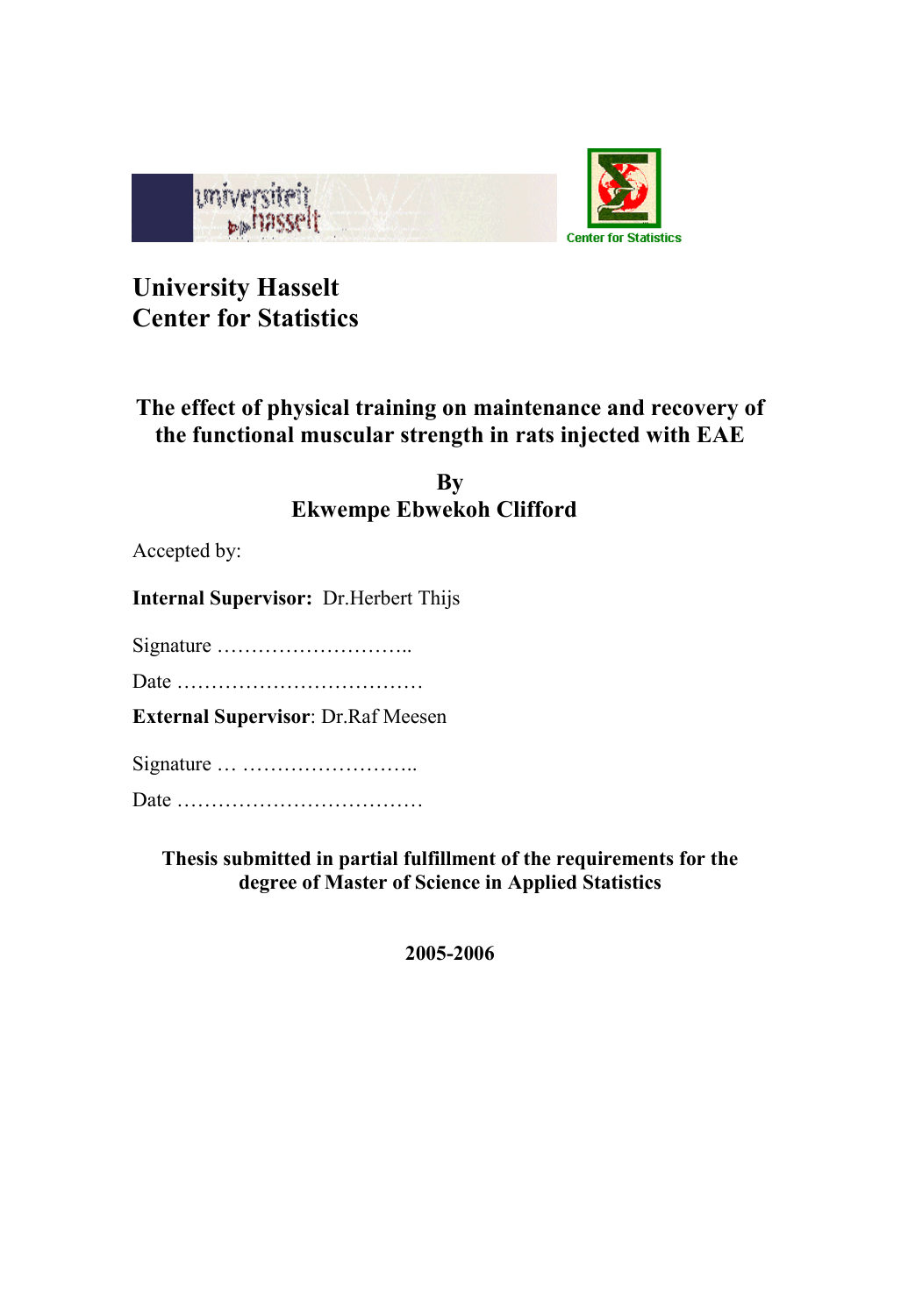## Acknowledgement

First and foremost I would like to express my sincere gratitude to my supervisor for his guidance and assistance to me as i worked on this project. I am also grateful to the entire teaching staff of the center for statistics in the University of Hasselt for the wonderful knowledge they gave me in statistics.

Special thanks to all my family members especially my father and mother Mr and Mrs Ekwempe for their prayers and encouragements, my brother Ewang, my Sisters Ntube, Ebude, Lombe, my uncles Eloh Ewang Manfred and Sone Ewang Simon, friends and class mates who shared ideas, knowledge and time in the writing of this project.

I would thank most of all, the almighty God for all he has helped me achieve throughout the duration of this project.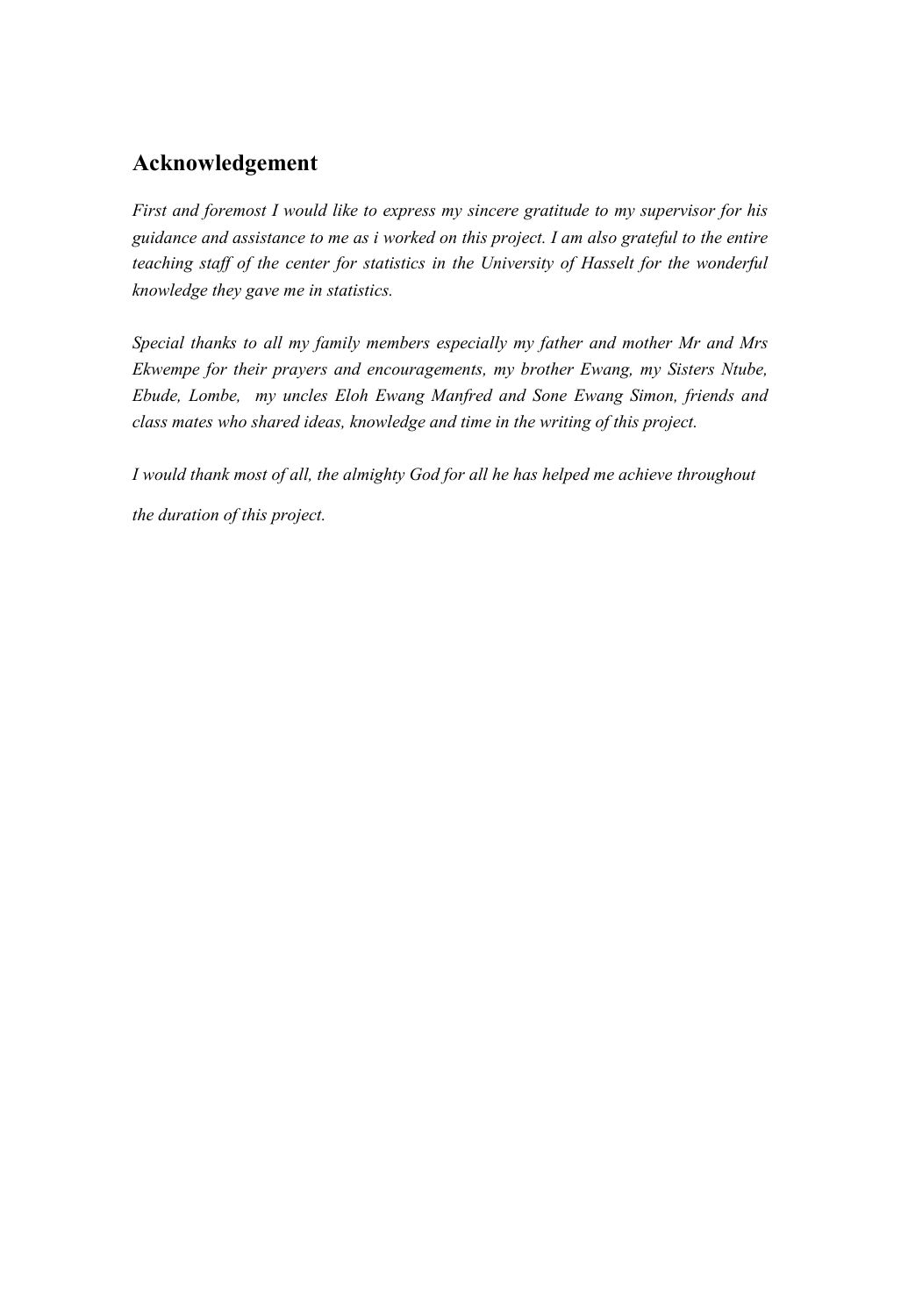## TABLES OF CONTENTS

| 1              |  |
|----------------|--|
| 11             |  |
| 1.2            |  |
| 1.3            |  |
| 1.4            |  |
| 2 <sub>1</sub> |  |
| 2.1            |  |
| 2.2            |  |
| 2.3            |  |
| 3.             |  |
| 3.1            |  |
| 3.2            |  |
| 3.3            |  |
| 34             |  |
| 3.5            |  |
| 4.             |  |
|                |  |
| 4.1.1          |  |
| 4 1 2          |  |
| 4.1.3          |  |
| 4.1.4          |  |
| 4.1.5          |  |
| 4.1.6          |  |
|                |  |
| 4.3            |  |
| 5.             |  |
| 6              |  |
| 7.             |  |
| 8.             |  |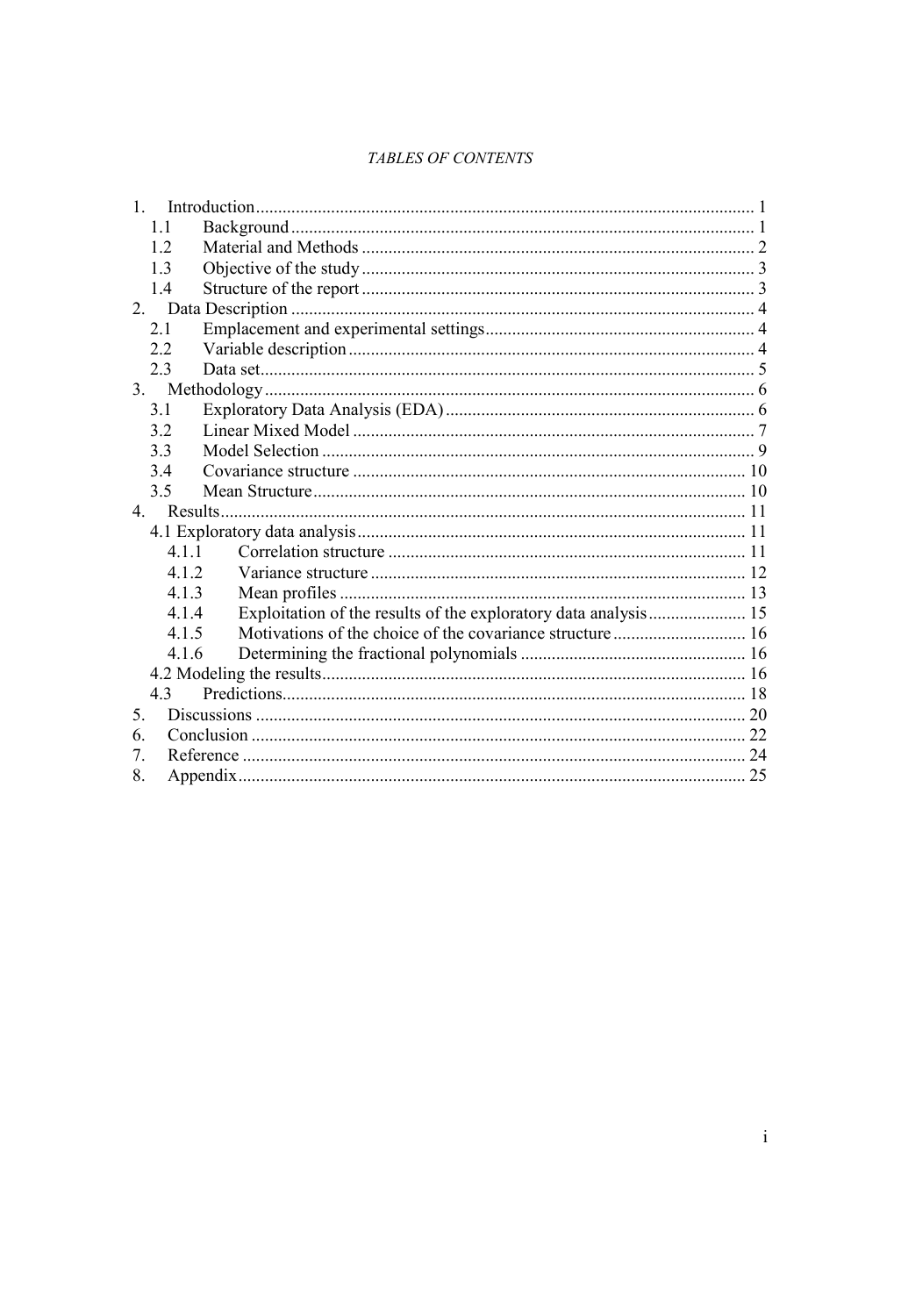### LIST OF TABLES

## LIST OF FIGURES

| Figure 2: Box-plot of the time spent on the Rotorot by treatment           |  |
|----------------------------------------------------------------------------|--|
|                                                                            |  |
|                                                                            |  |
|                                                                            |  |
|                                                                            |  |
| Figure 6: Mean profile of Mean Rot over time by treatment and swimming  14 |  |
|                                                                            |  |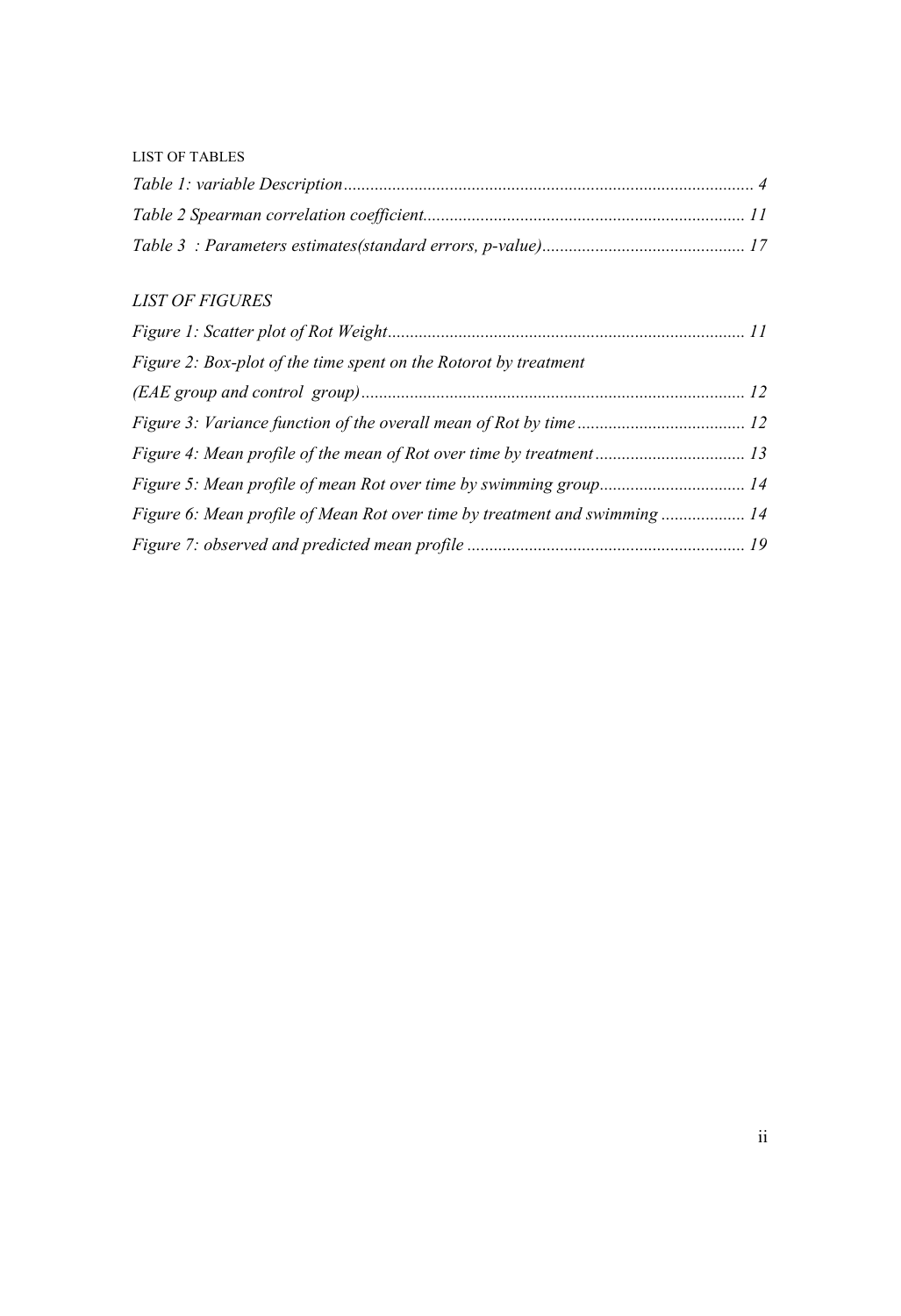### ABSTRACT

Objective: The aim of this report was to study the effect of physical training on maintenance and recovery of the functional muscular strength in rats injected with Experimental Allergic Encephalomyelitis. For this effect 25 rats from different mothers and of the same gender were randomly selected. The 25 rats were again randomly assigned to two treatments groups. One group treated with EAE (13 rats) and the rest assigned to the control group (12 rats). Each treatment group was subdivided into two: swimmers and non swimmers.

The data revealed a longitudinal set up that is repeated measures were performed on each rat over time (25 days) and to have an idea of the trend of the average behavior of the population of rats, a mean profile was plotted considering the time spent on the Rotorot as the main response. The profile revealed a non constant pattern of the evolution trend. Further, to determine the co-variance structure, a variance function was plotted and it also revealed a non constant pattern suggesting and unstructured type.

Methodology: To capture the flexibility of the mean profile, a MACRO was implemented to generate fractional polynomial time variables. The obtained fractional time variables were used in PROC MIXED statement in SAS with the repeated option.

Conclusion: We found that on an average point of view, Experimental Allergic Encephalomyelitis (EAE) has an effect that is; rats that were subjected to EAE had a different evolution pattern over time as compared to the ones in the control group. We also discovered that physical (training) has an effect on the functional strength of the rats. According to the results, rats that were subjected to EAE and who were undergoing physical training spent more time on the Rotorot than rats that were not subjected to physical training.

Key Words: longitudinal data, Linear mixed model, covariance structure, Experimental Allergic Encephalomyelitis, variance plots and mean profile plots.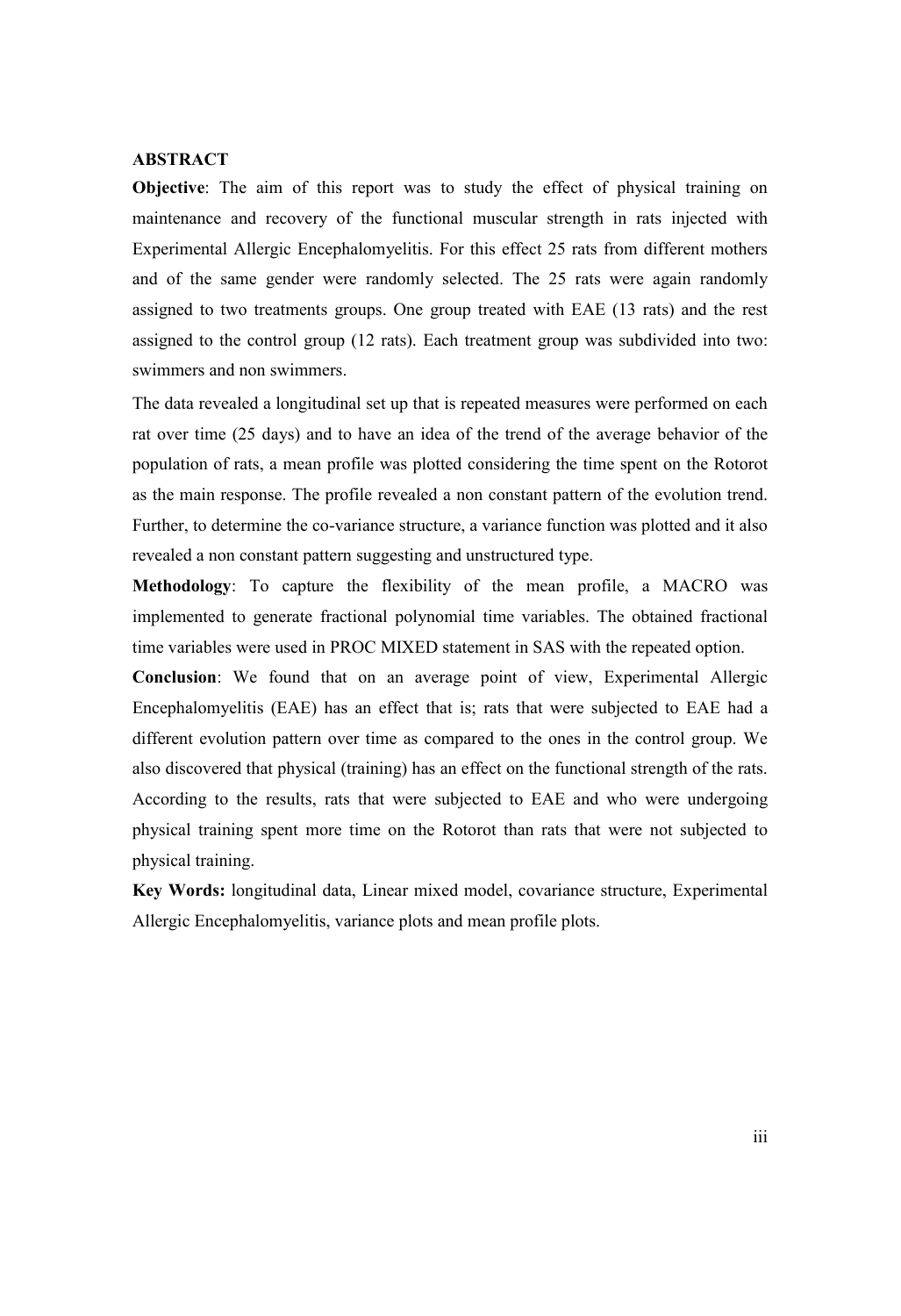## 1. Introduction

#### 1.1 Background

Experimental Allergic encephalomyelitis (EAE), and the related experimental autoimmune encephalomyelitis (EAE), are diseases of the brain and spinal cord, similar to MS (multiple Sclerosis), which are induced in laboratory animals. Animals with EAE serve as animal models for MS, allowing experimentation that would be impossible and unethical in humans who have the disease. Like MS (Multiple Sclerosis), EAE is a demyeleting disease. It destroys the myelin, the fatty sheath that protects and surrounds nerve fibers. EAE can be induced in rats, mice, guinea pigs, rabbits, and monkeys. Like MS, it takes several clinical forms, including relapsing-remitting and progressive-relapsing. EAE is induced in strains of lab animals that are susceptible to the disease injecting myelin or specific myelin proteins in combination with an immune-exciting agent, called an adjuvant (FCA).

Much of the current knowledge about the disease damage (pathology) and immune responses underlying MS has been gained from studies of animals with EAE. Information derived from microscopic and biochemical examination of the brain, blood and spinal cord of animals with EAE includes:

-Identifying sites in the central nervous system that are more likely to develop MS lesionsdamaged areas also as plaques.

-Finding out which immune cell are involved in the formation of plaques and how they interact

-Developing experimental treatments or manipulations that can stop or reverse the demyelinating process.

At least two of the currently available MS therapies—mitoxantrone (Novantrone) and glatiramer acetate (Copaxone) were developed because of promising findings in mice with EAE. Ongoing studies of EAE in the laboratory will continue to be an important early step in the development of new therapies for MS. Muscle weakness and fatigue are important symptoms in patient with multiple sclerosis. During the disease damage and recovery occur both simultaneously and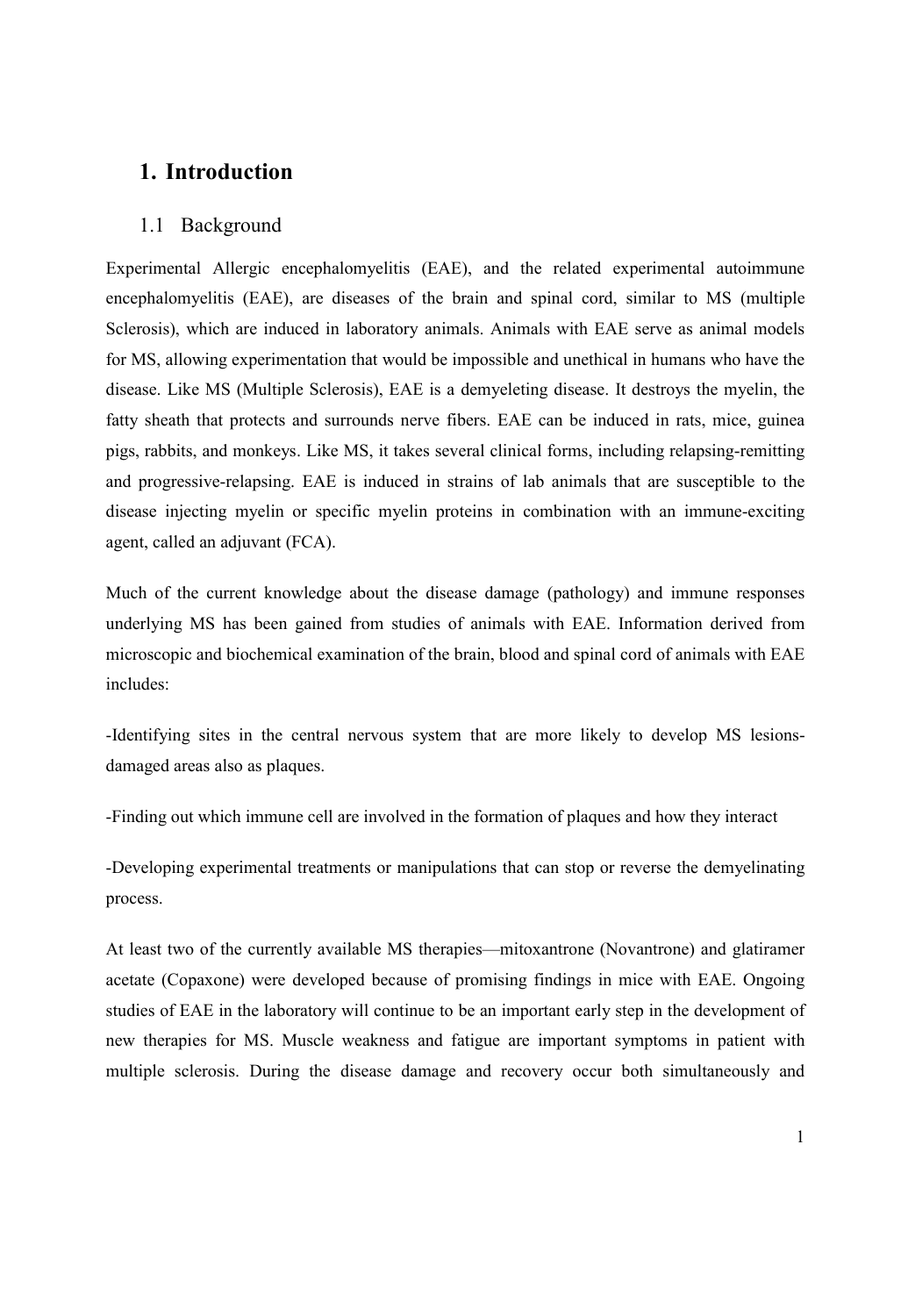serially. The therapeutic possibilities for MS are limited and new approaches to influence the balance between damage and recovery are needed. This is not only true for the demyelating effect but also true for the muscle weakness resulting from the pathological events in the central nervous system.

Like multiple sclerosis, EAE has a mode of action (damage and recovery) it reacts on the induced rats and after a period of time, if the dose administered is relatively not high, these rats recover progressively in the other hand if the dose is consistent the induced rats will have their limbs paralyzed then if the severity of the dose persist will have all of the body paralyzed and this might lead to the death of the rats. EAE (Experimental allergic encephalomyelitis) serves as an animal model for certain neuroinflamatory diseases of the central nervous system in particular multiple sclerosis. Multiple sclerosis is a dimyelinating disease of the central nervous system that can result in impaired muscle function leading to weakness, fatigue. Decreased ambulatory ability EAE in animals (rats) is like multiple sclerosis in human being accompanied by transient weakness or paralysis of hind limbs.

Regular physical activity provides enormous health benefits in human beings. It helps reduce heart disease, cancer and many other diseases and metabolic conditions. Regular fitness exercise is also highly beneficial for weight reduction and weight maintenance, and may improve brain chemistry to reduce depression. By contrast, health studies that have monitored the wellbeing of large groups of people over many years clearly show that inactivity significantly increases the risk of overweight, obesity and chronic diseases. Inactivity consistently influences the state of skeletal muscles in human being and animals. Non physical status leads to the decrease of performance and in case of any effort, the subject gets tired and is subject to body weakness.

### 1.2 Material and Methods

This study was carried out on 25 Lewis rats coming from different mothers each and all of them female and of the same age. They are raised and supported in the animalium of the University of Hasselt during a constant day/night (12h/12h). Accordingly after the induction of EAE, several measures were carried out during the recovery dual phase consisting of the paralytic and recovery episode of the induced rats and also at the same time those measures carried out on the control rats. After being administered on rats, EAE react on the skeletal muscles of the induced rats by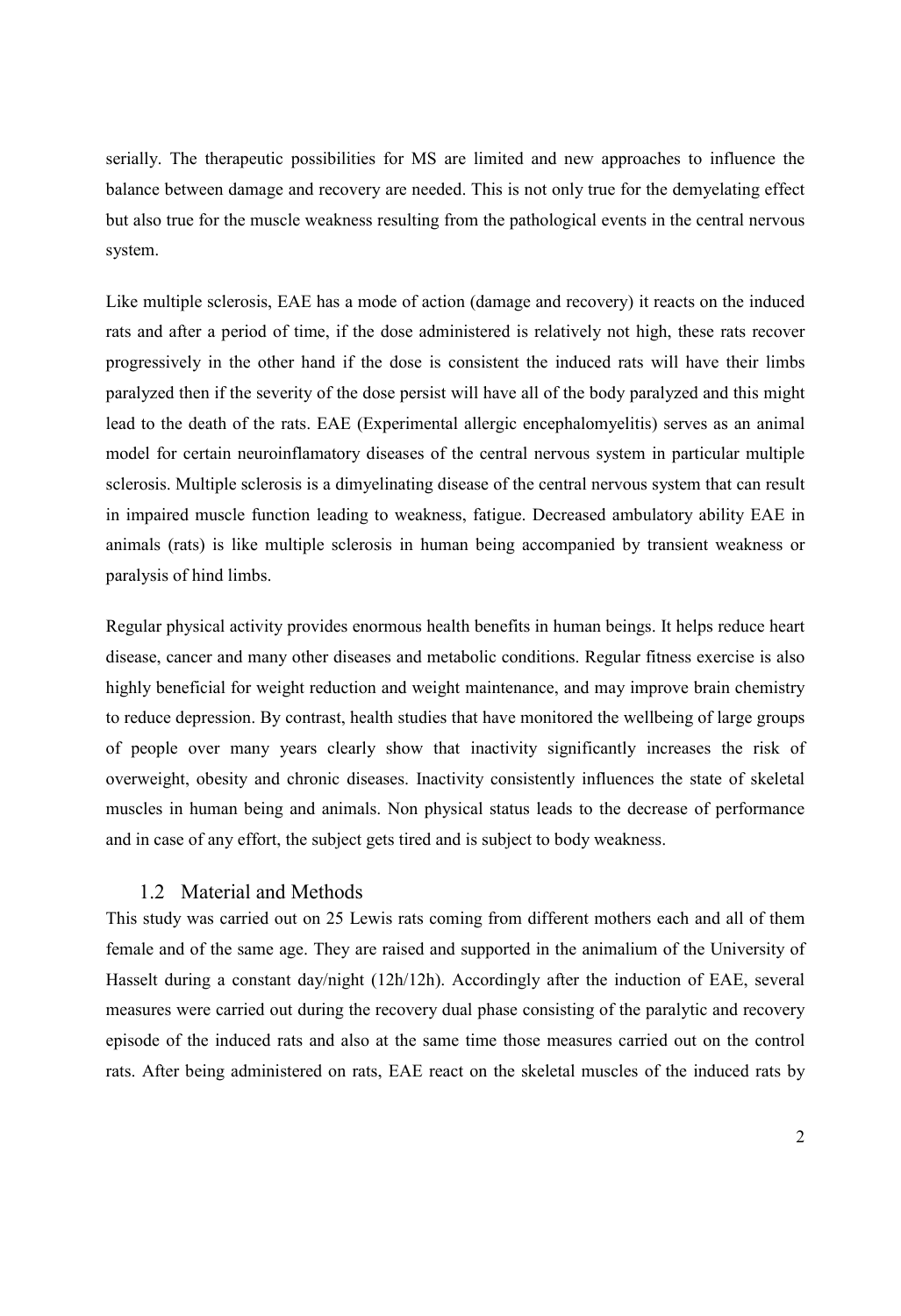paralyzing them and has a length of reaction time on the skeletal muscles and if the induced rats succeed to support the substance, the EAE effects on the skeletal muscle disappears progressively. More also the study was interested on the effect of physical training on the treatment status (induced by EAE or not) of the rats.

Each experimental group was subdivided into two sub groups. In the first group the rats in this group were in a sort of sedentary state (no physical activity) and in the second group, the rats were subjected to physical training (swimming). Swimming activity was performed every day during one hour in water of 34°C with a weight on their tail of 2% of their body weight. Every day the body weight, the neurogical characteristics were recorded. Also each day all the rats were set on a Rotorot, this apparatus turns on a frequency of 15 turns/min.

### 1.3 Objective of the study

This study was to compare firstly on a general scale between two groups of rats. One group that was induced by EAE (treatment group) and the second group that was not induced by EAE (control group). On a specific note, this study also was to compare the effect of physical training on rats been induced by Experimental Allergic Encephalomyelitis that is the treatment group.

#### 1.4 Structure of the report

The report begins with an introduction in which some information is given on Experimental Allergic Encephalomyelitis in the background section relating its relation to Multiple sclerosis in human being. This section also includes information on the contribution of physical training on skeletal muscles. This is then followed by the objective of the study. In the second section of the report, we give a brief description of the data set and of the experimental settings. The third section contains the methodology utilized to carry out investigation on the data set. The results of the investigation are shown in the fourth section of our report. The report ends with the fifth part with the discussions and conclusions and also some recommendations. Lastly we have the references follow by the appendix. We used S-plus and SAS software.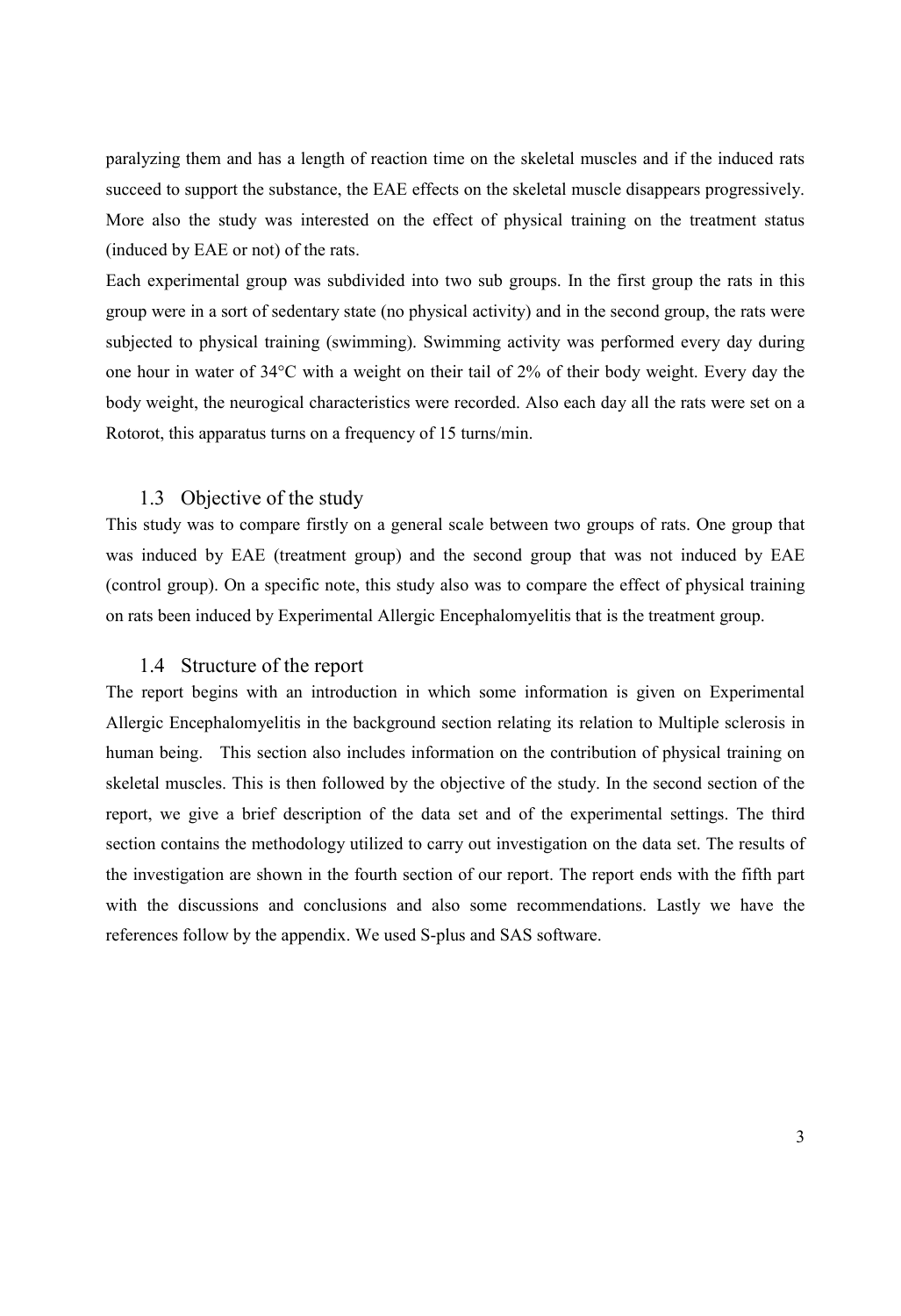## 2. Data Description

### 2.1 Emplacement and experimental settings

The experiment took place in the laboratories of University of Hasselt. The rats (25 Lewis rats) were raised and supported in the annimalium of the University of Hasselt during a constant day/night (12h/12h) cycle and a temperature of 22° C. They are maintained in individual cages. The study is approved by aesthetic laboratory animals committee of the University of Hasselt.

The 25 rats were divided into two groups: treatment group and Control group. 13 rats that were injected by EAE were considered to belong to the treatment group while the remaining twelve rats formed the control group. Still in the experimental design each of the two groups (treatment group and control group) were subdivided into two subgroups, a sub group consisted of swimming rats and the other subgroup consisted of non swimmers. EAE was administered 7 days after the rats entered the study. Also for the sake of habituation, rats were subject to swim one week before entering the study.

Having put in place the above experimental setting, the body weight of each rat was measured each day during the entire study period. Also every day, for each rat, the time spent on the Rotorot was measured. They have to stay maximal 3 minutes on it. Each day rats are placed on the Rotorot 5 times with a maximum time of 3 minutes. The average time of the five daily measures is determined every day till the end of the study.

| <b>Table 1: variable Description</b> |                                                                                                                                 |  |  |  |  |
|--------------------------------------|---------------------------------------------------------------------------------------------------------------------------------|--|--|--|--|
| Variables name                       | <b>Description</b>                                                                                                              |  |  |  |  |
| <b>ROT</b>                           | Time spent on the Rotorot by each rat.                                                                                          |  |  |  |  |
| WEIGHT                               | Weight measured on each rat every day.                                                                                          |  |  |  |  |
| <b>SCORES</b>                        | Description of the state of paralysis of the rats.                                                                              |  |  |  |  |
| <b>TREATMENT</b>                     | Designating if a rat was induced by EAE. If a rat was induced by EAE we assigned the<br>value 1 if not we assigned the value 2. |  |  |  |  |
| <b>SWIM</b>                          | Designate if a rat was swimming or not. If a rat was swimming, we assigned the value 1 if<br>not we assigned 0.                 |  |  |  |  |
| <b>TIMEC</b>                         | Time points in which each measurement was carried out.                                                                          |  |  |  |  |

### 2.2 Variable description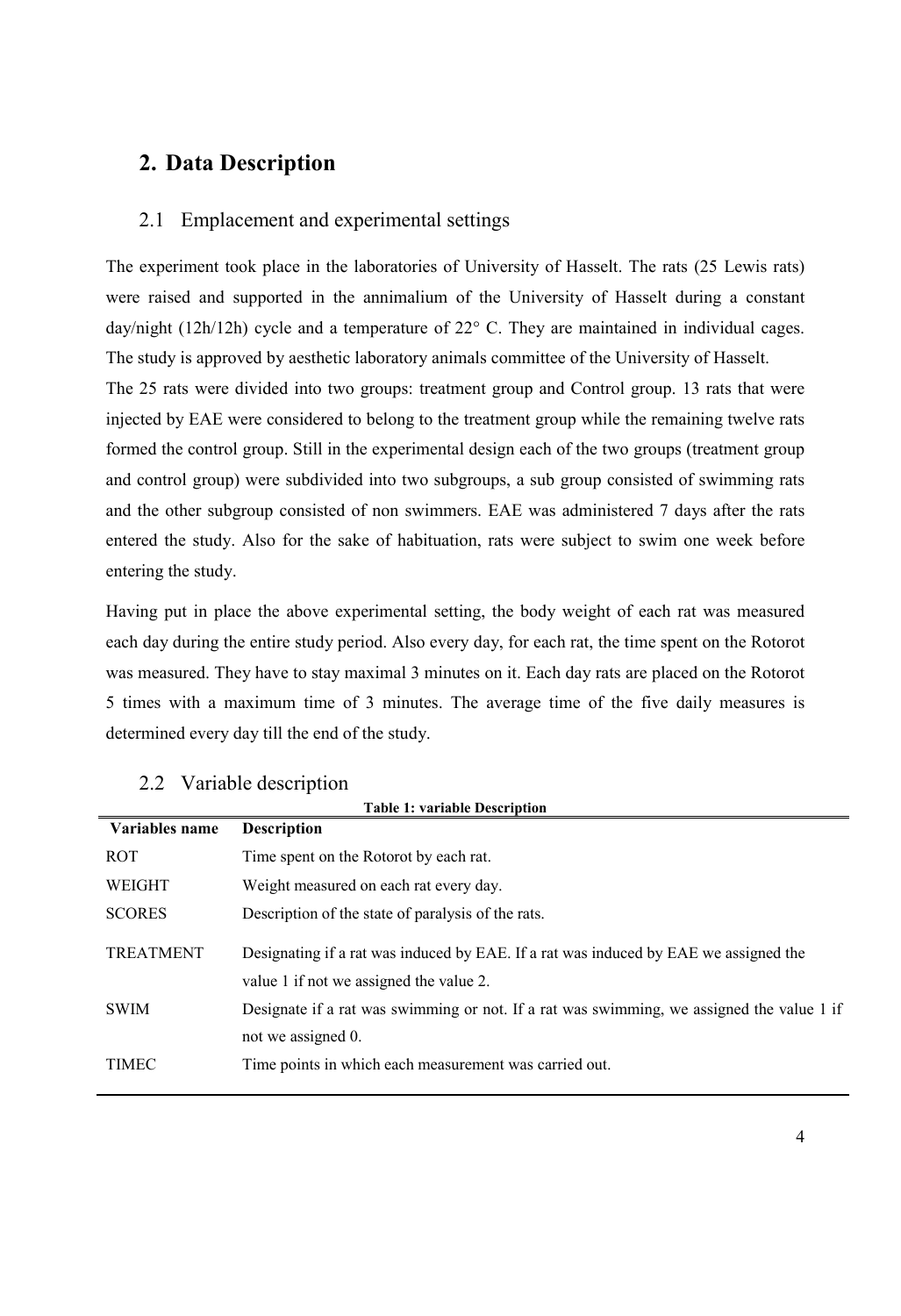### 2.3 Data set

The dataset results from a longitudinal observation because of repeated measures carried on each rat. It consists of 625 observations obtained from 25 Lewis rats. The time spent on Rotorot was measured on each of these rats during 25 days (time points) and was considered as the main response variable. Also the weight of each rat was measured during these 25 days. Other variables included swimming was coded as a binary indicator for being in swimming group as 1 and as being in none swimming group as 0. Another binary variable recorded was treatment coded as 1 for rats been induced by EAE and 2 for rats in the control group. We also have as variable the variable scores which is a categorical variable determining the state of paralysis of the rat. This categorical variable has values fluctuating between 0-3.5.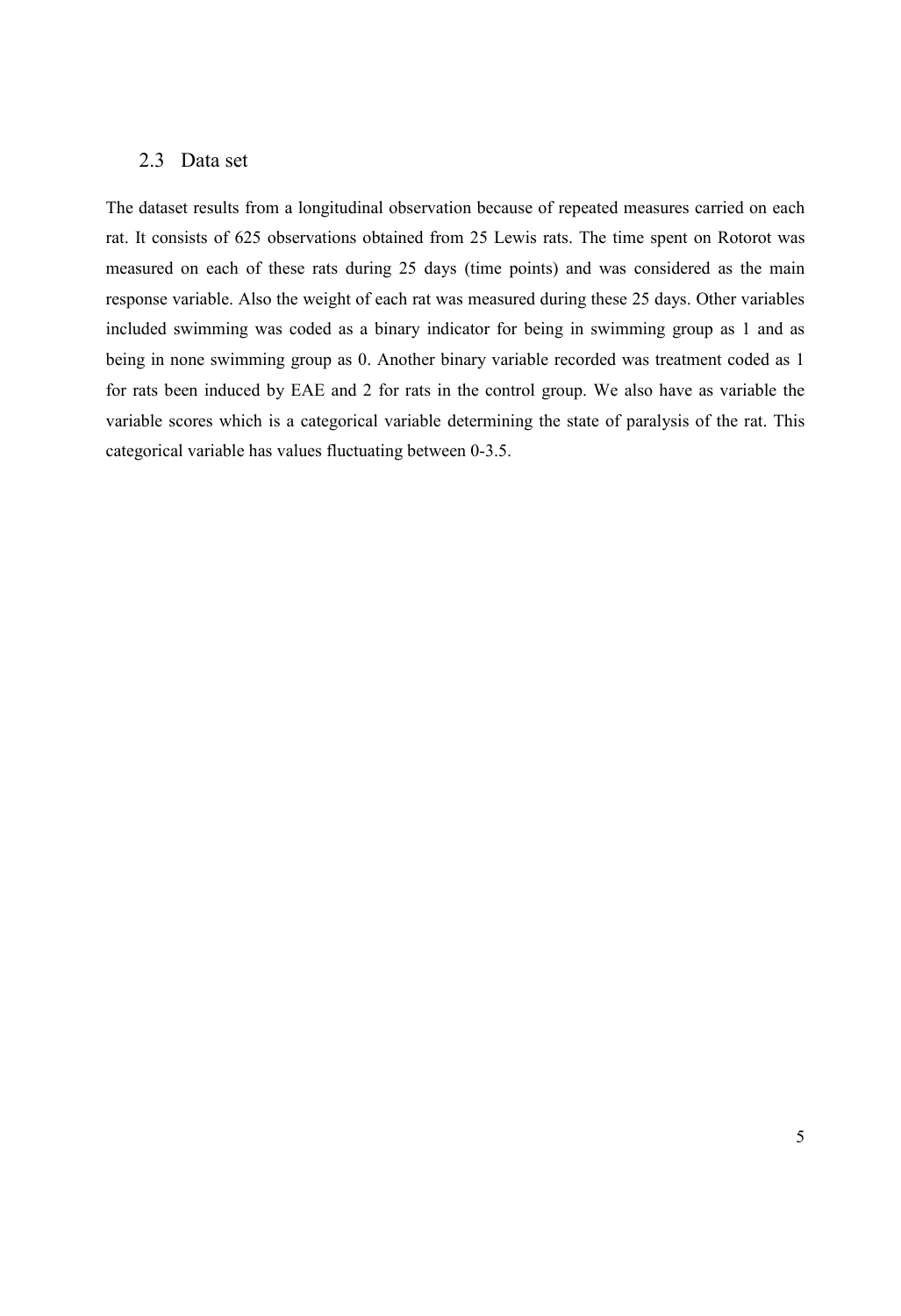## 3. Methodology

Each rat is measured repeatedly every day over the entire period of the study (25 days). The principal variable of interest (time spent on the Rotorot), the response variable, is measured every day for the two groups of treatment (treatment and control). This is a typical setting of a longitudinal data.

A longitudinal study is defined as a study in which the response for each experimental unit in the study is observed on two or more occasions. The defining feature of a longitudinal data set is repeated observations on experimental units over time. Longitudinal data require special statistical methods because the set of observations on each subject tends to be correlated. These correlations must be taken into account to draw valid inferences. One of the statistical methods commonly known to handle this type of data, for normal responses, is the Linear Mixed-effects Models (LMM).

## 3.1 Exploratory Data Analysis (EDA)

It is usually very useful as a first step in analysis, to do some data exploration in order to get an insight of the data. In this step, various graphical plots were used to explore the mean, variance and correlation structures. This exploration of the data it should be noted was done through a series of graphical plots. The average evolution of the two groups of rats was plotted to have a view of how apparently they behave over time and by so doing comparing between the two groups of treatments over time and also to investigate if the average trend is linear or non linear. This exploratory data analysis was done to choose the variance structure of the model to handle the data.

Exploration data analysis was also done through plots like box plot, scatter plots to help have a knowledge on how the two treatment groups differ and to know the relation between variables. The latter was helpful to choose as response between weight and time spent on the Rotorot (Rot). A scatter plot reveals no apparently relation between Rot and weight and from this revelation; it was possible to choose Rot alone as the principal response of interest. Pearson correlation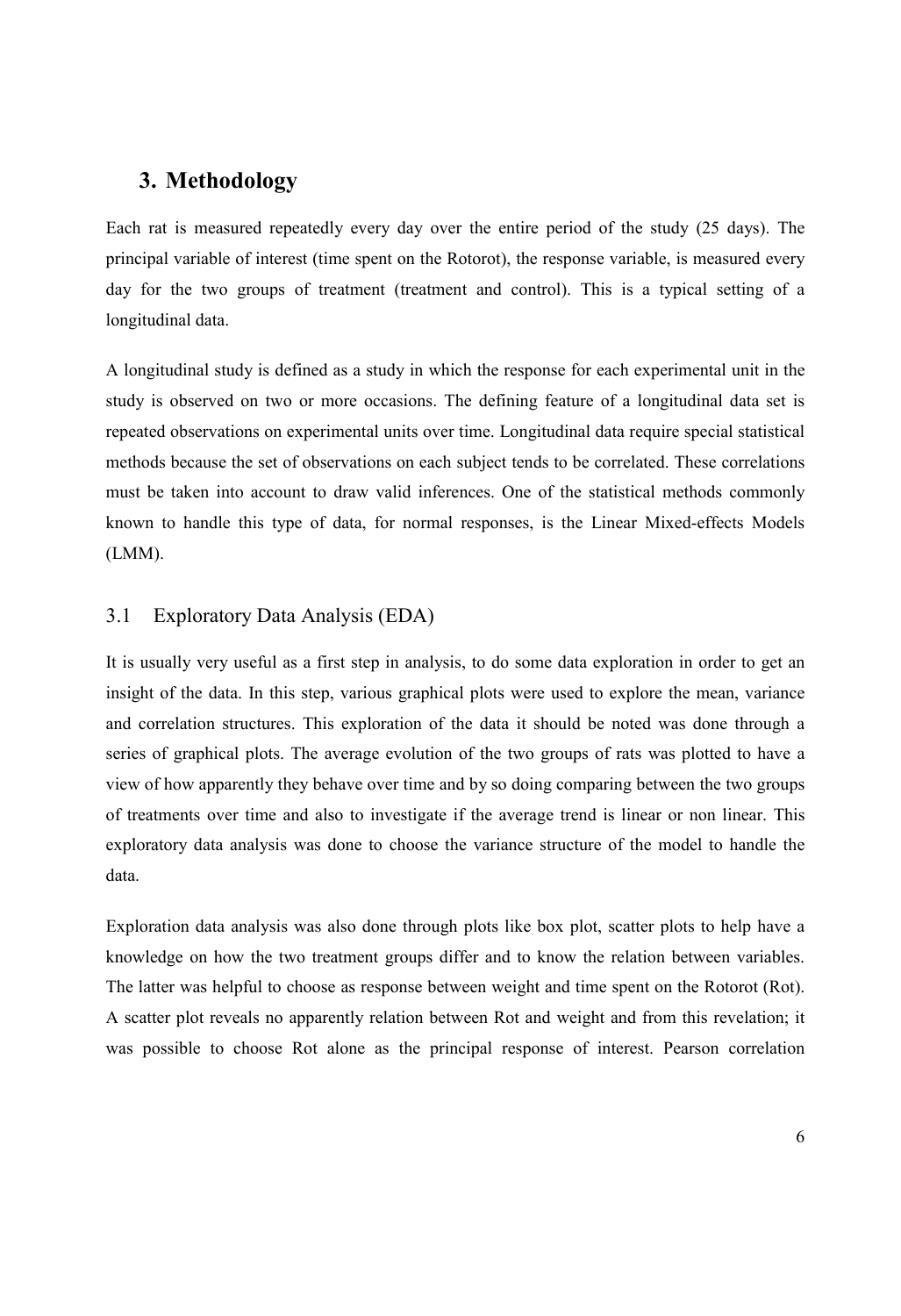coefficient helped us to have an idea of the relation between the principal response of interest and the covariates.

#### 3.2 Linear Mixed Model

Many statistical techniques are encountered and are used in the statistical world to handle data set we can name techniques like; Analysis of Variance (Analysis of Variance), Regression, Principal components, Multivariate Analysis of Variance…The principal assumptions of these techniques is that the observations are independent; they don't take into account the correlated aspect of observations. The Linear Mixed Models (LMM) is an exceptional case in this direction. They consider the correlation among observations; there fore they appear to be recommendable to handle the present data set which is a longitudinal data set. In this model the 25 measures on the 25 time points were taken into account and the correlation between the observations as well.

The linear Mixed models (LMM) when modeling uses the response and all covariates in the data set.

The general formula of the linear Mixed models (LMM) has the following structure [3];

$$
Y_i = X_i \beta + Z_i b_i + \varepsilon_i
$$

 $Y_i$  is a vector of repeated measures

 $X_i$  is a matrix of covariates

 $\beta$  is a vector of regression parameters

 $Z_i = n_i \times r$  design matrix for random effect

 $b_i$  is the vector of the subject specific regression parameters,  $b_i \sim N(0,D)$ 

 $\varepsilon_i$  is vector of error components,  $\varepsilon_i \sim N(0, \Sigma)$ 

 $b_i, ..., b_N, \varepsilon_1, ..., \varepsilon_N$  are independent

Our main interest in this study is on the on the population level, we are interested on the evolution of the population over time. The individual evolution of each rat in the two groups of treatment is not of primary interest. The implication of this is that the above Linear Mixed Models (LMM) will be reduced to the following model [3];

$$
Y_i = X_i \beta + \varepsilon_i \quad (I)
$$

 $Y_i$  is a vector of repeated measures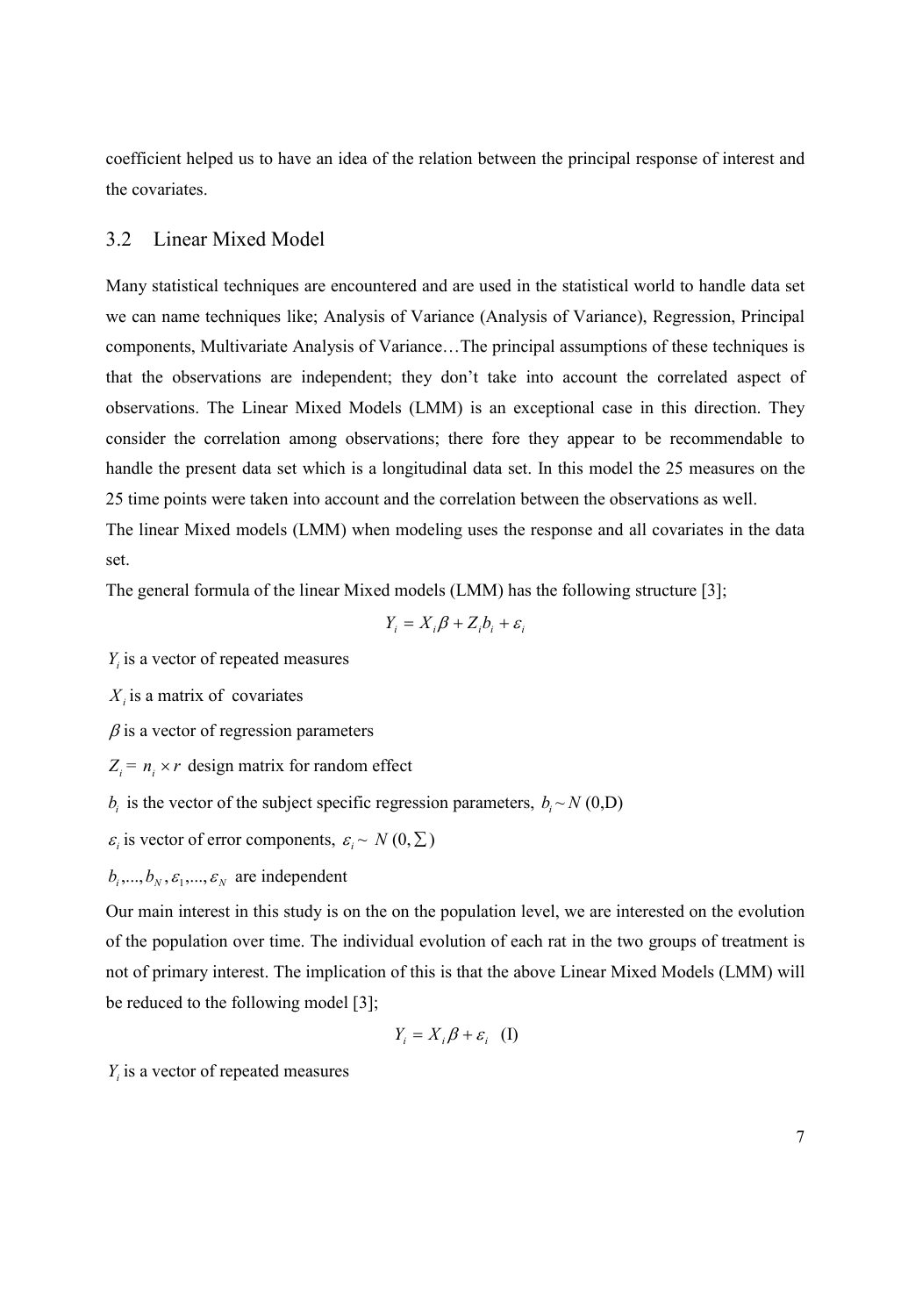$X_i$  is a matrix of covariates

$$
\beta
$$
 is a vector of regression parameters

 $\varepsilon_i$  is vector of error components,  $\varepsilon_i \sim N(0, \Sigma)$ .

The relationship between a response variable and one or more continuous covariates is often curved. In this study the mean profile of the average time spent on the Rotorot by treatment over time yielded a non linear pattern (Fig.4). Also attempts to represent curvature in single or multiple regression models are usually made by means of polynomials of the covariates, typically quadratics. However, low order polynomials offer a limited family of shapes, and high order polynomials may fit poorly at the extreme values of the covariates. Fractional polynomial was proposed as a solution to this ambiguous situation by Royston and Altman (1994).

Fractional polynomial is a family of curves, whose power terms are restricted to a small predefined set of integer and non-integer values. The powers are selected so that conventional polynomials are a subset of the family. Regression models using fractional polynomials appear to show to have considerable flexibility and are straightforward to fit using standard methods.

Formally, Royston and Altman (1994) define a fractional polynomial as any function of the form  $[1]$ .

$$
f(u) = \phi_o + \sum_{k=1}^{m} \phi_{k^{x(p^k)}}
$$

Where the degree m if a positive integers, where  $p_{1<...<}p_2$  are real prespecified powers, and where  $\phi_o$  and  $\phi_1, \ldots, \phi_l$  are real-valued regression coefficients. Finally,  $x^{(pk)}$  is defined as:

$$
x^{(pk)} = \begin{cases} x^{pk} & \text{if } pk \neq 0 \\ \ln(x) \text{if } pk = 0 \end{cases}
$$

Thus, not only the conventional powers  $xx^2$  ... are allowable, also  $\ln(x)$ ,  $\sqrt{x}$  (for  $pk = 0.5$ ),  $\frac{1}{x}$  $\mathbf{x}$ (for  $pk = -1$ ), etc.

A fractional polynomial approach was used to determine  $X_i$  in the above relation (I)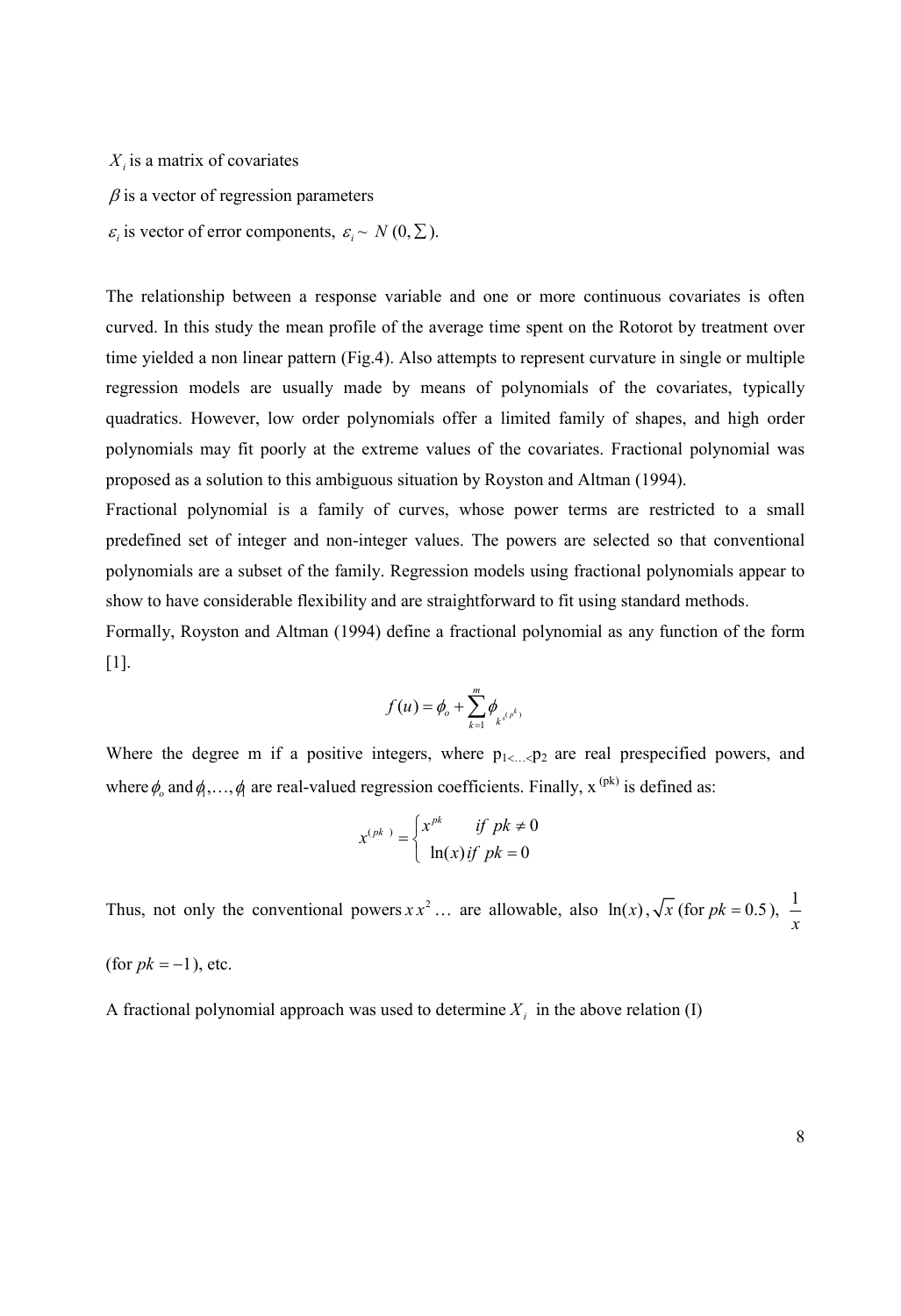To generate pk represented here by  $X_i$ , we used a macro of fractional polynomials then later, we fitted a mixed model with repeated statement with these fractional polynomials. This macro contains the procedure to estimate the parameters ' $p1 = X_i$ ' and ' $p2 = X_i$ ' for a fractional polynomial of order 2. The macro gives the possibility of using mixed effects model or fixed effect model. The macro is specified as follow:

%macro fp2(data=, resp=,indep=,subj=,rand,pi1=,pi2,step,n=,outfile=,var=,value=)

Where data option allows specifying the name of the dataset.

The option 'resp' permits to specify the name of the response variable.

The 'indep'macro variable offer the possibility of specifying the name of the time variable to use. 'subj' option is to specify in case usage of a mixed effect model: 'subj' contains the level associated to the random effects.

'pi1' and 'pi2' contain the lowest values to use for the data.

'Step' option allows to specify the step between 2 consecutive 'pi1' or 'pi2'.

'n' contains the maximum  $pi(1)$  – minimum  $('pi1')$ )/'step'+1.

Setting rand=4 fits a mixed model with only repeated statement (no random effects) using unstructured covariance matrix.

#### 3.3 Model Selection

To come out with a model, we first determine the covariance structure to know which structure to work with. For this effect the unstructured covariance structure was chosen. After determining the covariance structure, and based on the shape of the mean profile, fractional polynomials approach was performed to determine the minimum and maximum power (integers and fractional) to be used in the multiple regression model.

The time covariate with the minimum and maximum values were used in the Linear Mixed Models and a Likelihood ratio test was performed on this model which was implemented in the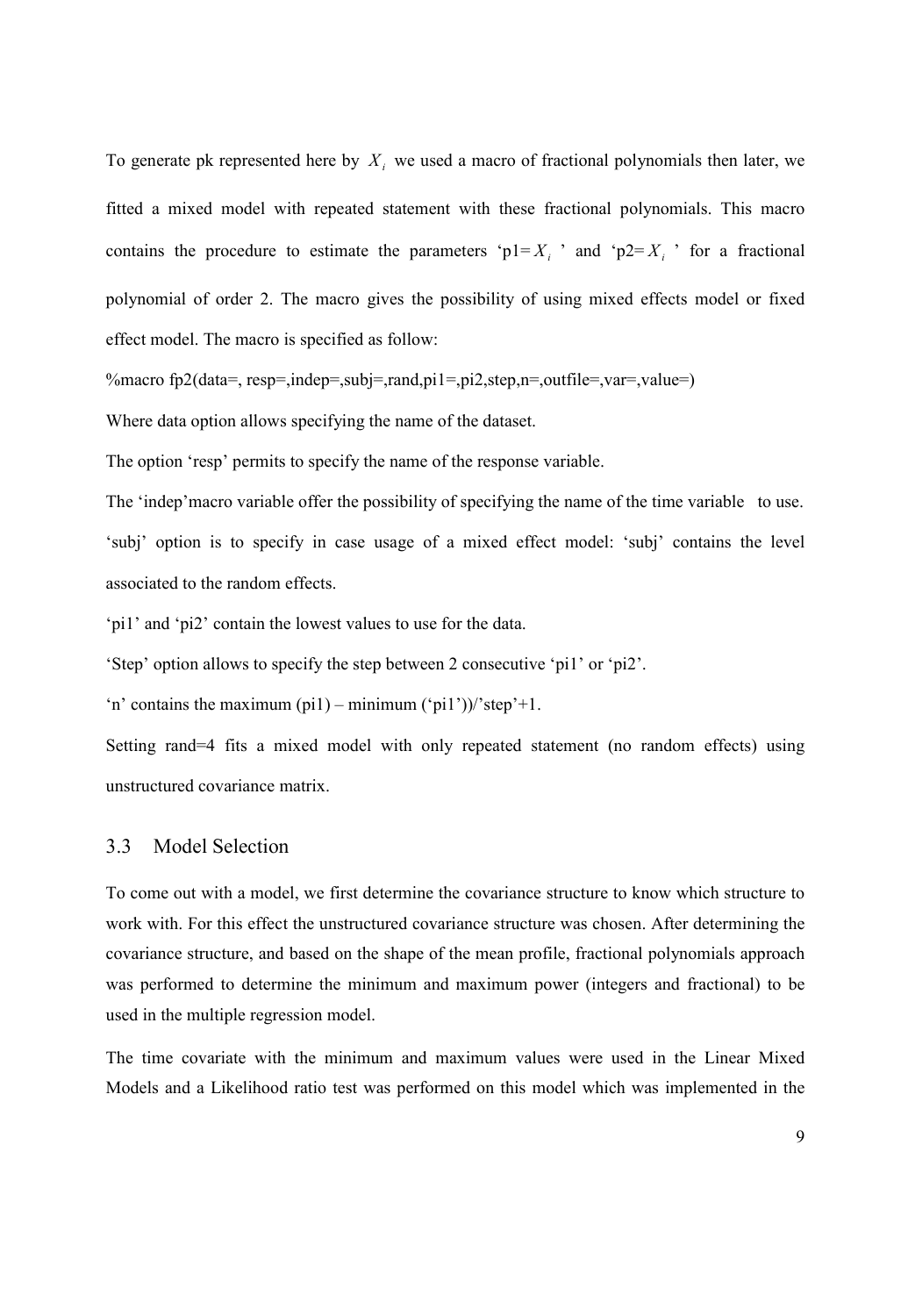SAS software by the PROC MIXED statement with the repeated option because of the objective of the study and the repeated measures over specific units and over time. The result of the Likelihood ratio test yields a parsimonious model, which was in fact the final model we considered for the subsequent analysis.

#### 3.4 Covariance structure

The modeling of longitudinal data with repeated measures on specific units over time implies these measures are correlated and there exist statistical modeling techniques that take this aspect into account. Therefore fitting a model with the genuine correlation structure will yield valid results and acceptable inference. To come out with the correct covariance structure, tools like variance plot, correlation coefficients and likelihood ratio test were used.

These tools suggested the covariance structure to be unstructured. Unstructured implies that the variance and co-variances may be different for each time points, respectively.

More, the fact that our variance function yields a non constant plot suggest the co-variance structure to be unstructured.

#### 3.5 Mean Structure

The fixed effects of our final model consist of the following covariates: treatment, swimming, the interaction treatment and time. This model was tested to investigate the difference between the two treatment groups. The general profile shows that at the beginning of the study, the two groups of rats have different starting point. Although at that particular time the rats belonging to the two groups of rats are similar in the sense that they were no induction at that particular time. At the beginning of the study, no rat is induced. At the  $8<sup>th</sup>$  day of the study (the induction day) the two groups have approximately the same behavior. We can separate this study in two parts: The part before induction and the part after induction.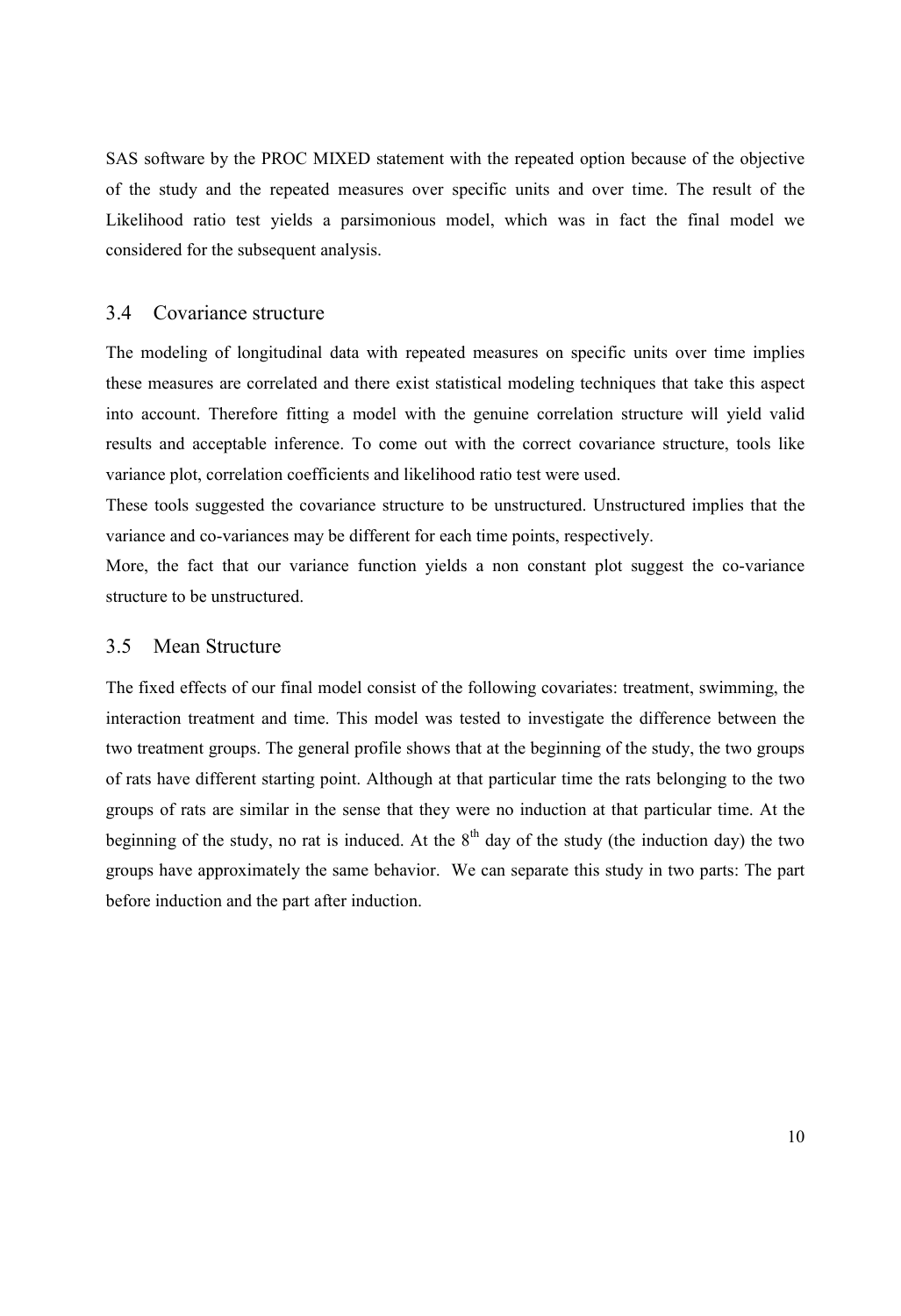## 4. Results

### 4.1 Exploratory data analysis

#### 4.1.1 Correlation structure

Spearmen correlation was use to determine the possible linear relationship between the covariates of the data set (table2). It was found that the variable Rot (Time spent on the Rotorot) and weight had a moderate coefficient of correlation (0.407). While a relatively small correlation between weight and the time point variable (0.041) and lastly a negative relationship between the variable of the time spent on the Rotorot and the variable indicating the time point (-0.339).

| <b>Table 2 Spearman correlation coefficient</b> |          |              |      |  |  |
|-------------------------------------------------|----------|--------------|------|--|--|
| Variables                                       | Rot      | Weight Timec |      |  |  |
|                                                 |          |              |      |  |  |
| Rot                                             | 1.00     |              |      |  |  |
|                                                 |          |              |      |  |  |
| Weight                                          | 0.407    | 1 OO         |      |  |  |
|                                                 |          |              |      |  |  |
| Timec                                           | $-0.339$ | 0.041        | 1.00 |  |  |
|                                                 |          |              |      |  |  |

The scatter plot between Rot (time spent on the Rotorot) and the Weight of each rat revealed an apparently not a clear relationship between the two variables (fig.1).

This is one of the motivations to choose weight as a covariate and not to consider it like a dependent variable as Rot (time spent on the Rototot) though the two variables were measured on the same animals and therefore could be correlated.



Figure 1: Scatter plot of Rot Weight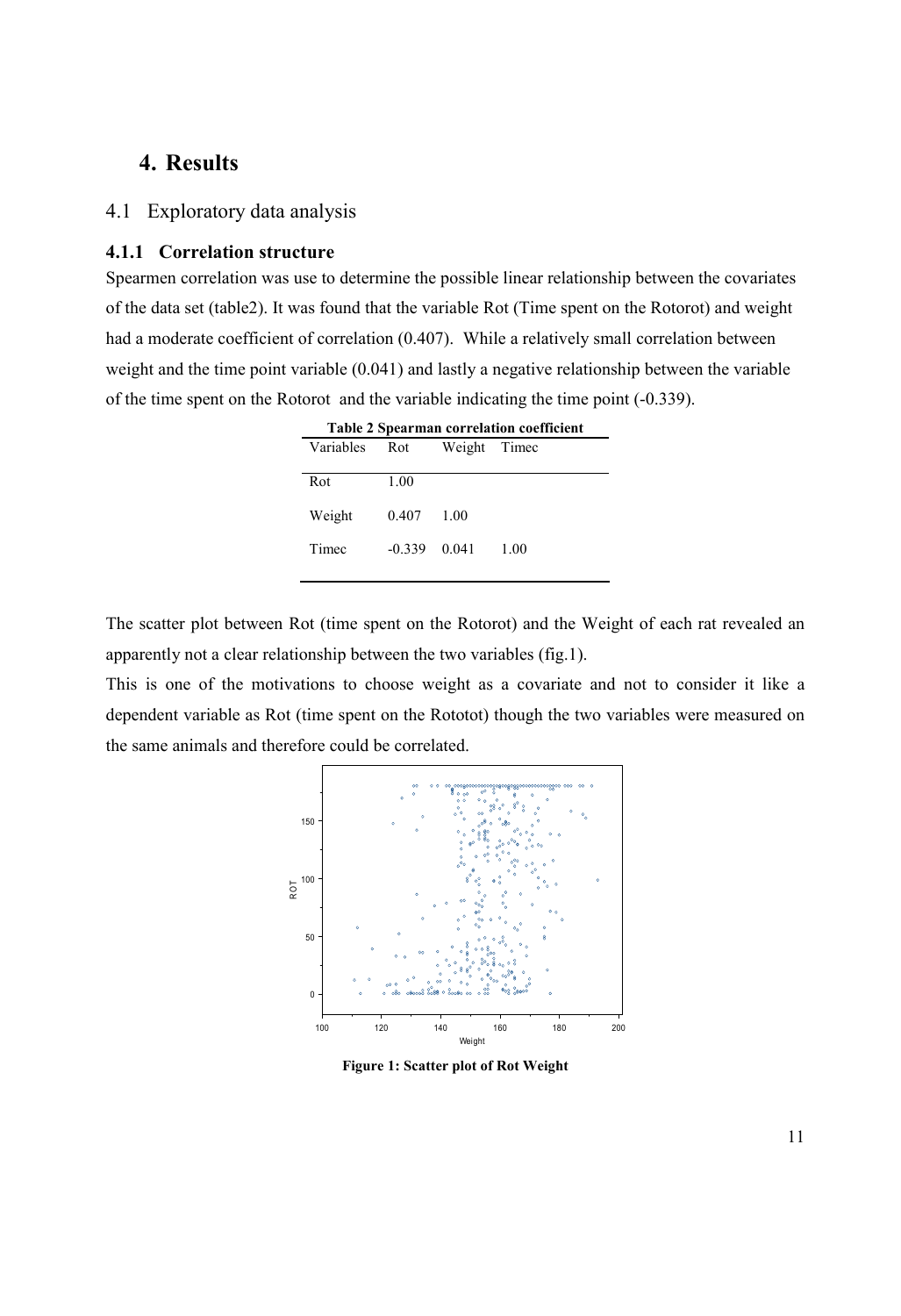According to this figure (Fig.2) it appears to be a difference between the two treatments. Apparently, Control group which is not subject to any treatment presents a mean superior to the one of treatment group, Surprisingly Rats who were induced by EAE, have values from the minimum time to the maximum of time spent on the Rotorot.



Figure 2: Box-plot of the time spent on the Rotorot by treatment (EAE group and control group)

#### 4.1.2 Variance structure



Figure 3: Variance function of the overall mean of Rot by time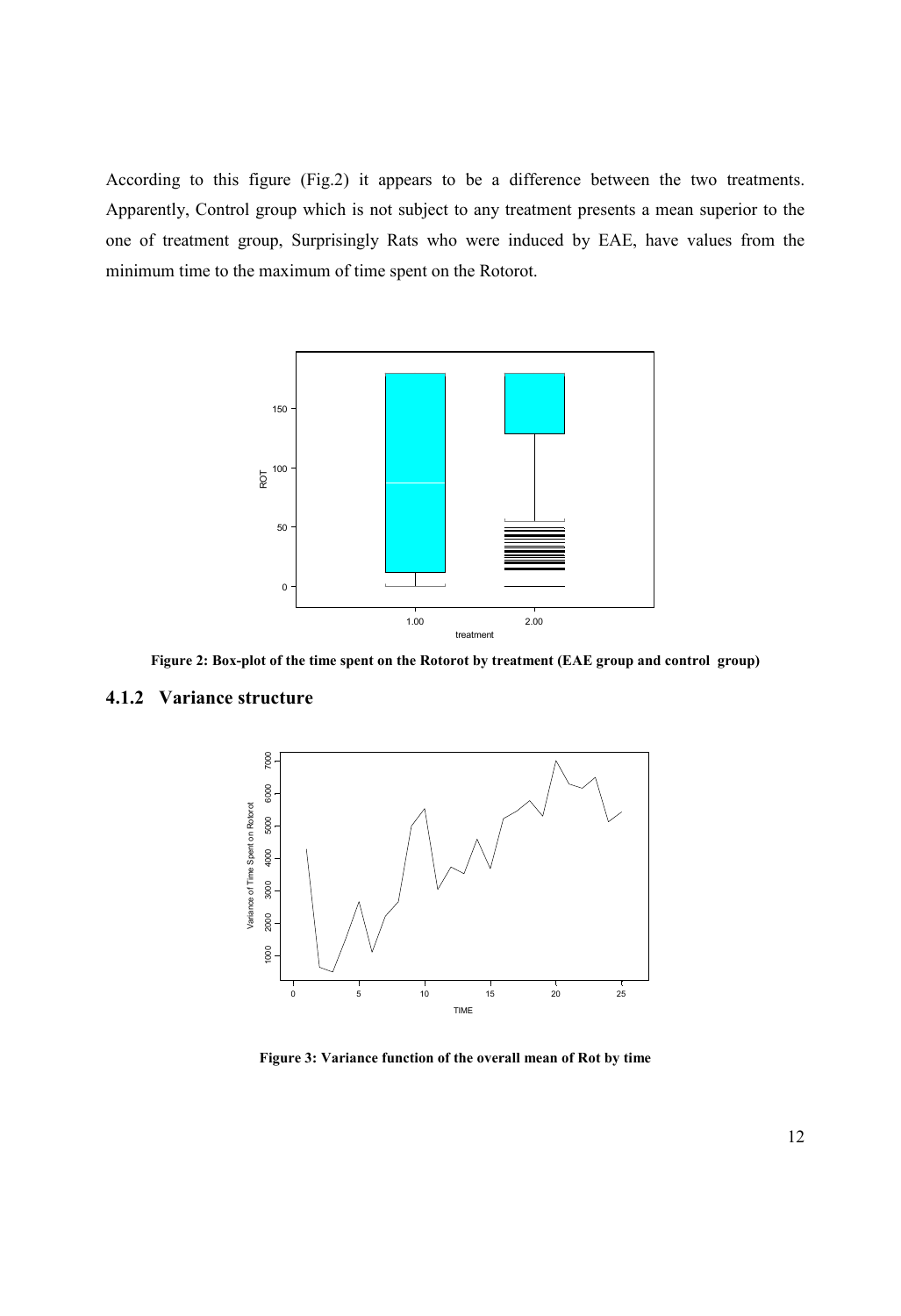The entire study period is 25 days (25 time points) and as mentioned in the mean structure, days before the induction are considered to be similar in both treatments groups. As from the  $8<sup>th</sup>$  day (induction day) the two treatments groups presents some dissimilarities. But on an average scale we observe that the variance is not constant between time points. The variance plot between time points generally increases, and decreases in a non constant way.

Therefore these observations call for an unstructured co-variance structure because of the overall pattern of the variance structure which is not constant over the time of study.

#### 4.1.3 Mean profiles

To gain insight of the average evolution over time of the two treatment groups (induced group by EAE and the control group), and to give an attempt of answer to the research question, different mean profiles were plotted. It is in this direction that the mean profile of the mean time spent on the Rotorot over the time by treatment (Fig.4) was plotted. Also the mean time spent on the Rotorot over the time of study by swimming (Fig.5) and non swimming groups was plotted. Finally to have an idea of the effect of physical training on the treatment status of the rat, the interaction swimming and treatment was considered and the mean profiles of the mean time spent on the Rotorot by this interaction over the time and by the four sub-groups formed from this interaction were plotted (Fig.6).



Figure 4: Mean profile of the mean of Rot over time by treatment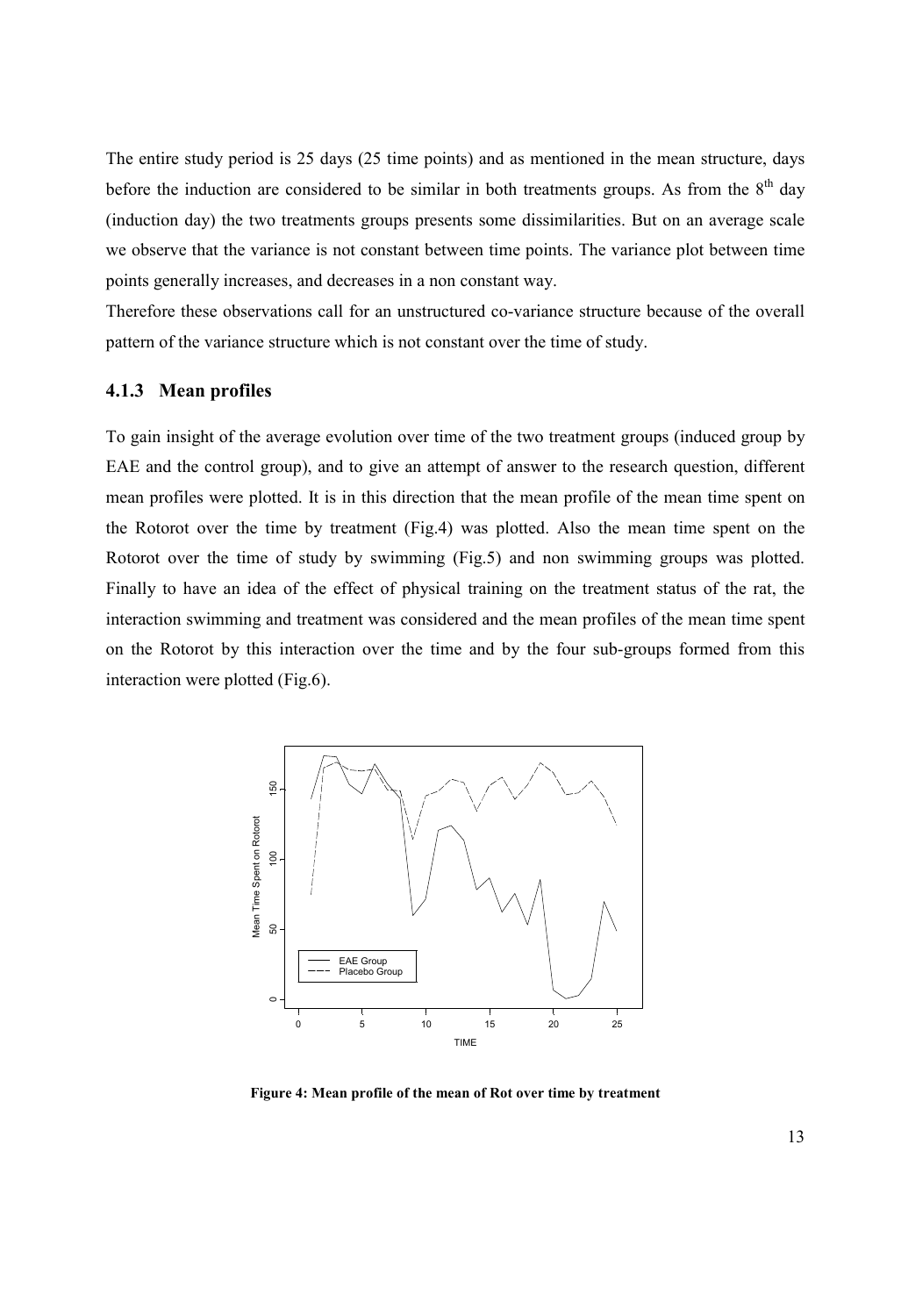

Figure 5: Mean profile of mean Rot over time by swimming group



Figure 6: Mean profile of Mean Rot over time by treatment and swimming

According to these mean profiles it appears that if we consider from the induction day, treatment on an overall point of view has an effect. In other words, there is a difference in treatment between the group treated with experimental allergic encephalomyelitis and the control group. According to this figure (Fig.4), difference in treatment occurs few days after the induction and this seems to persist till the end of the study.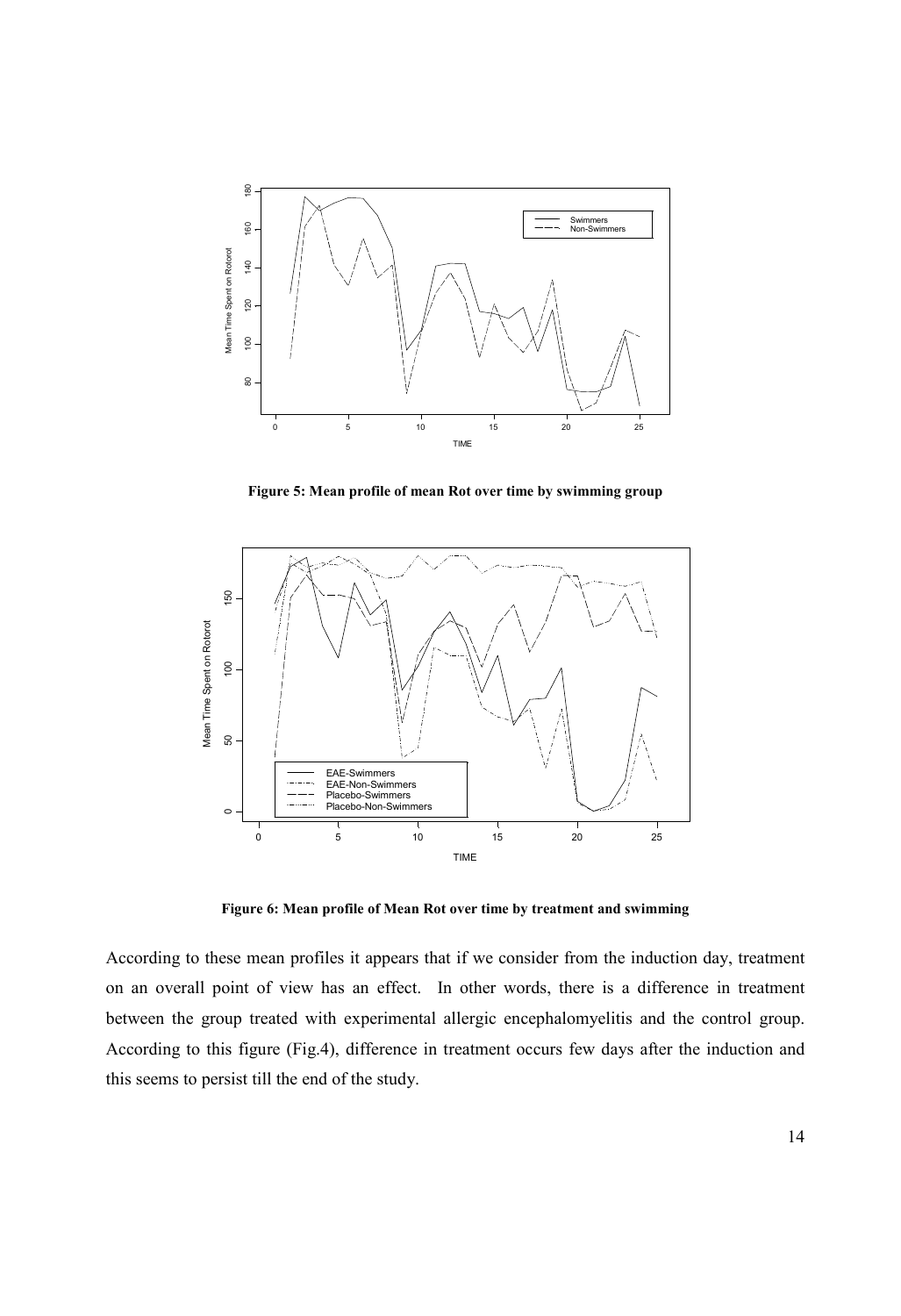Considering the physical training (swimming) we see through the mean profile of the mean of Rot by swimming groups (swimmers and non swimmers) there seems to be a considerable slight difference between swimmers and non-swimmers. Further investigation to confirm these observations will be carried out in the statistical analysis section.

The main point of the research question was to investigate if physical training has effect on skeletal muscles been induced by Experimental Allergic Encephalomyelitis (EAE). We created the four following groups (EAE-swimmers, EAE-non swimmers, Placebo-swimmers and Placebo-non swimmers). And when taking EAE-swimmers and EAE-non swimmers into account, we observe they present a slight difference: they have an almost similar shape. Also the same observation goes with the Placebo-swimmers and Placebo-non swimmers. From this observations, we can say that swimming has no great impact on rats been injected by EAE and on rats in the control group. Though in the Placebo group, there seems to be an apparent swimming effect after the induction of EAE. But this relatively small difference disappears after some times. All these revelations have to be confirmed in our up coming statistical analysis.

#### 4.1.4 Exploitation of the results of the exploratory data analysis

There is an important implication of the Explanatory data Analysis, it reveals that before the induction of EAE to the treatment group, the two groups were similar though they have on an average different starting point this could be due to problem of randomization during the study. After the treatment that is after the induction day, there is an apparent difference between the treatment groups (EAE and Control groups). There is also information that physical training seems to have no effect. There is no precise difference between Swimmers and non swimmers. This observation has to be proven statistically that is we need to investigate really if the variable swim is not significant.

The mean profile suggest that physical training don't have a strong effect on skeletal muscles (though) they exist a slight difference between for example EAE-swimmers and EAE non swimmers. In the Control group, there is a difference between control-swimmers and control non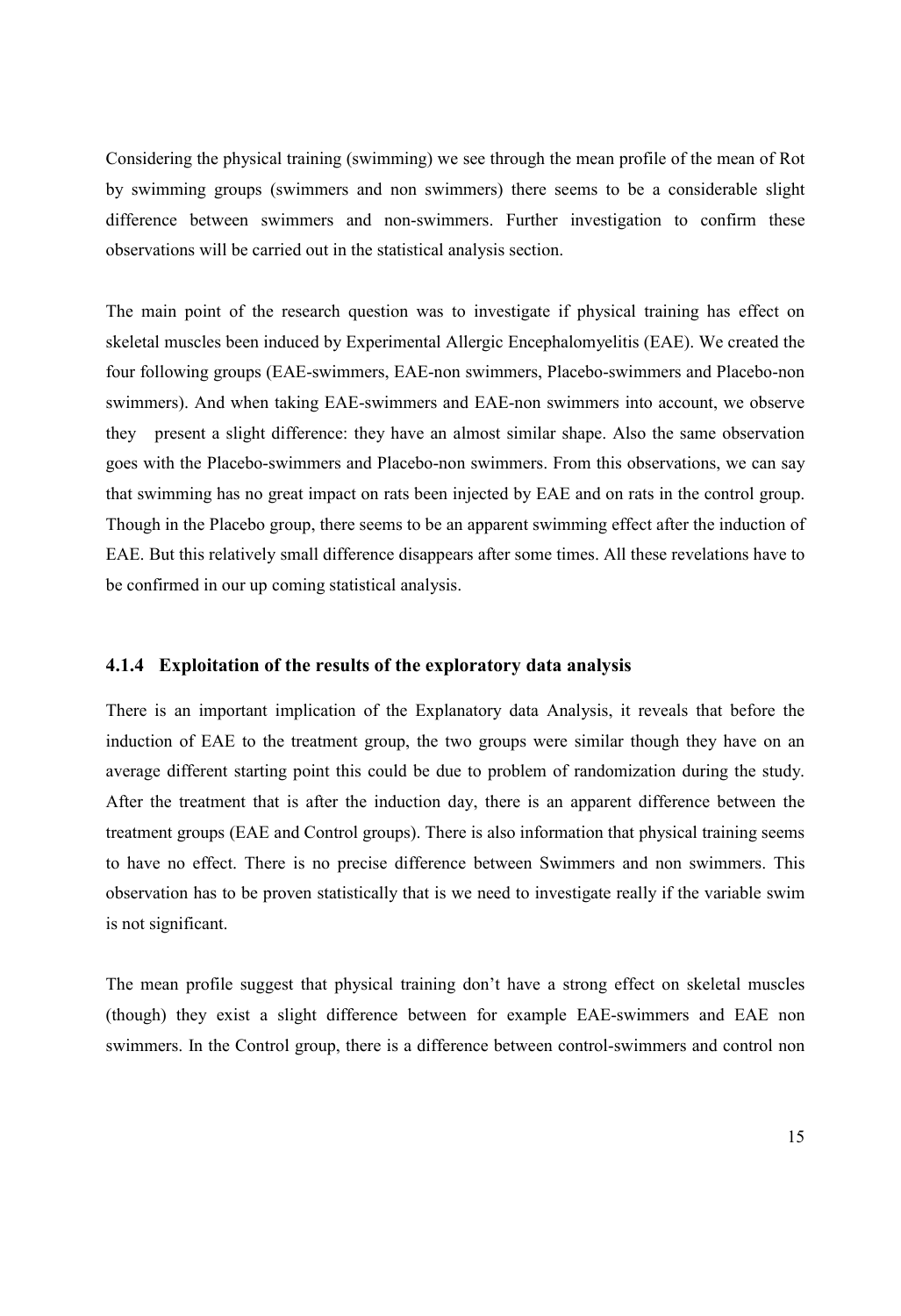swimmers a couple of days after induction and these apparent differences persist till almost the end of the study.

From these observations, we can say that once a rat was induced by EAE and was not subjected to physical training, it spends averagely less time on the Rotorot than a rat induced with EAE and that was subjected to physical activity (swimming). The same observations hold for the control group. Rats that belong to the control group when swimming reveal to spend averagely more time on the Rotorot than those who were not swimming.

#### 4.1.5 Motivations of the choice of the covariance structure

The mean profile revealed a non linear trend over time of the mean time spent on the Rotorot. More also the variance function was not constant over time these revelations suggest to choose a model which would account for these observations: the longitudinal aspect of the data called for the PROC MIXED statement with repeated option and the unstructured was chosen like the covariance structure: unstructured implies that the variances and co-variances may be different for each time point and pair of time points, respectively.

#### 4.1.6 Determining the fractional polynomials

Knowing the co-variance structure to be unstructured, and given that the mean profile revealed a non linear trend over time, we had to come out with the ideal power of the time variable. Low order polynomials offer a limited family of shapes, and high order polynomials may fit poorly at the extreme values of the covariates. Fractional polynomial was therefore proposed as a solution to this ambiguous situation by Royston and Altman (1994). To this effect, we used a MACRO to generate the desire power of the time. We came out with two variables varfpp1 and varfpp2 representing respectively the minimum and the maximum fractional powers of time. These new variables were later used in the PROC MIXED model with the repeated statement option.

### 4.2 Modeling the results

We fitted the time spent Rotorot (Rot) as the main response of interest because all of the rats participating in the study had that characteristics and considering this variable as the main respond will permit us modeling taking into account measurements carried out on all rats. In other words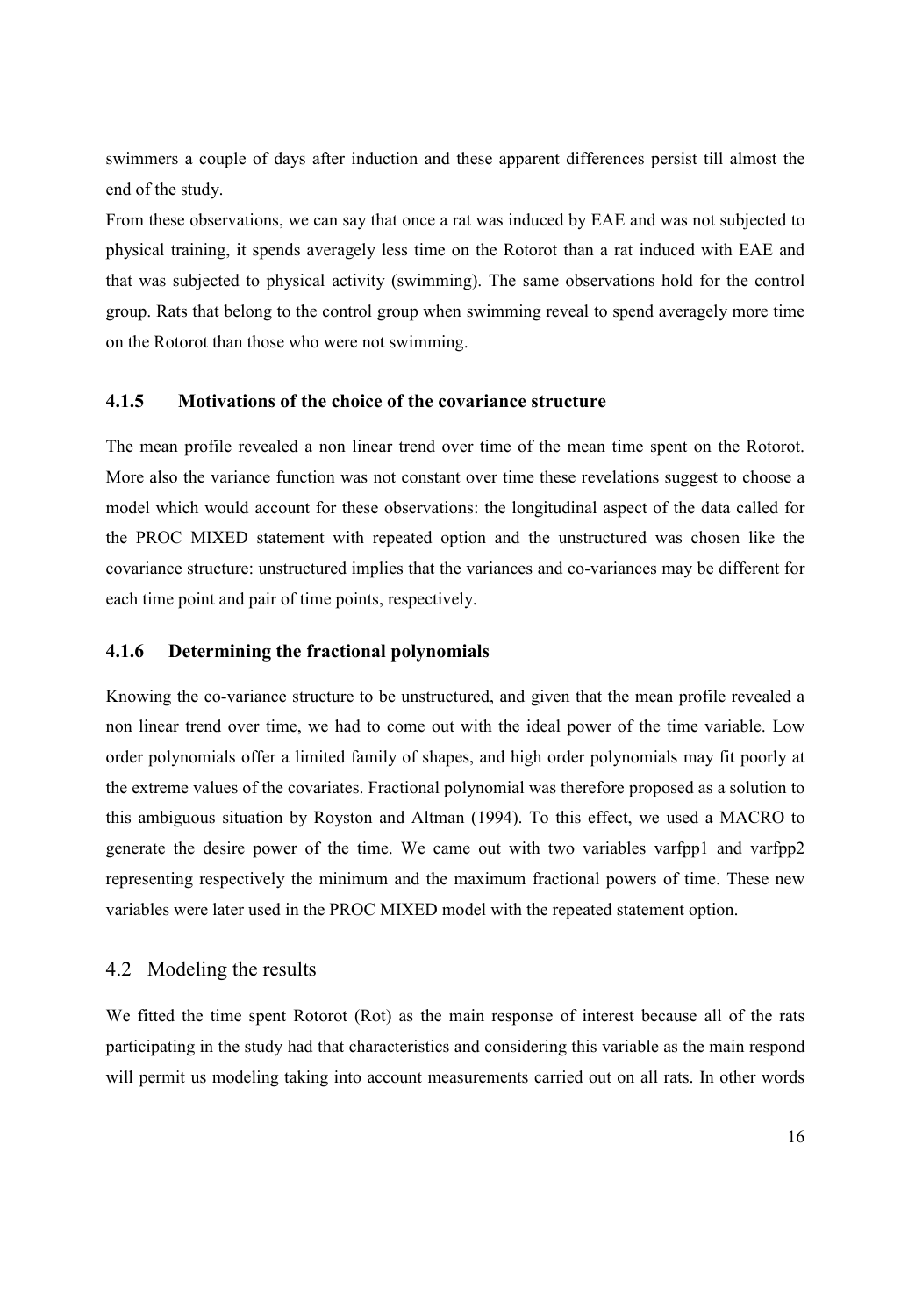all rats had the time spent on the Rotorot. With this considerations, a univariate marginal-effects models were first fitted to the main response of interest (time spent on the Rotorot) with all covariates (fixed effect) including the fractional time powers gotten from the fractional polynomials in the model.

From this saturated model, we proceed to the reduction of the model and through the Likelihood Ratio Test, we compared each nested model and we arrived at a parsimonious model (reduced model) including all significant interactions.

The table below gives the parameters estimates of the final model together with their standard error and their significance level.

| Table 3: Parameters estimates (standard errors, p-value) |                 |         |         |  |  |
|----------------------------------------------------------|-----------------|---------|---------|--|--|
| Effect                                                   | <b>Estimate</b> | StdErr  | Probt   |  |  |
|                                                          |                 |         |         |  |  |
| Intercept                                                | 167.740         | 34 4 16 | < 0.001 |  |  |
|                                                          |                 |         |         |  |  |
| Varfp1                                                   | $-40.649$       | 441.509 | < 0.001 |  |  |
|                                                          |                 |         |         |  |  |
| Varfp2                                                   | 36.696          | 450.949 | < 0.001 |  |  |
| Treatment                                                | $-80.016$       | 46.951  | < 0.001 |  |  |
|                                                          |                 |         |         |  |  |
| Swim                                                     | $-26.529$       | 47.194  | < 0.004 |  |  |
|                                                          |                 |         |         |  |  |
| Varfp1*Treatment                                         | $-24.826$       | 612 263 | < 0.001 |  |  |
|                                                          |                 |         |         |  |  |
| Varfp2*Treatment                                         | 19.468          | 625.354 | 0.0020  |  |  |
|                                                          |                 |         |         |  |  |
| Treatment*Swim                                           | 29.907          | 65.539  | < 0.001 |  |  |
|                                                          |                 |         |         |  |  |

According to table 3, the new time variables, varfp1 and varfp2 generated by the MACRO and then after fitted in the PROC MIXED statements without the repeating options are significant. But since these time variables are present in the interactions, our interpretations will be focused on the interactions. Also the other main effects here: treatment and swim will not really serve us in our interpretation. To gain a satisfactory interpretation, our analyses have to be focused in the interactions.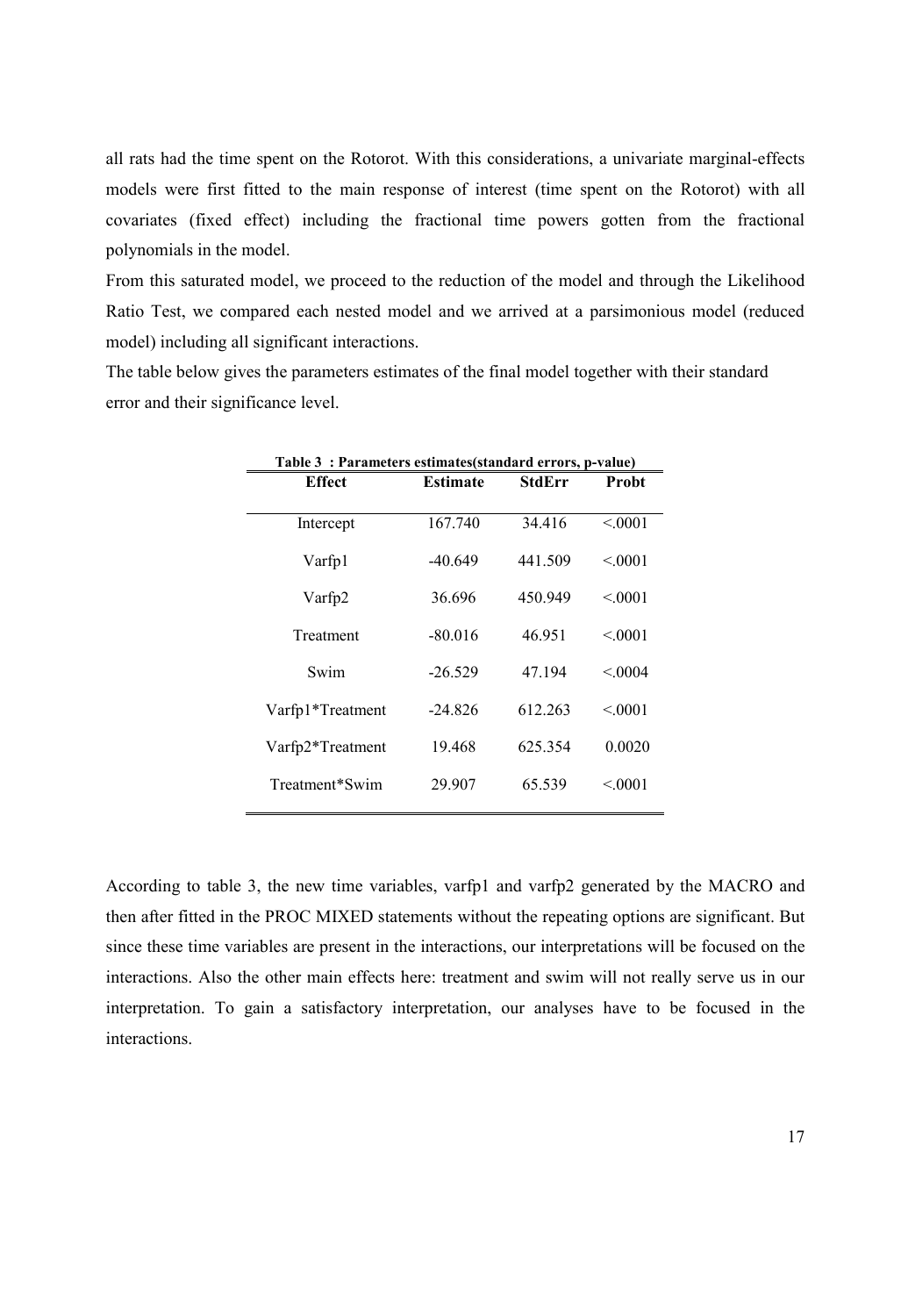The interaction between varfp1 (time) and treatment is very significant  $(p< .0001)$ ; we can say there is a difference in treatment between the treatment groups (EAE group and Control group) over time and the estimate is negative which suggest that the mean time spent on the Rotorot is decreasing over time. For this group of rats over the period of study, treatment has an effect on the skeletal muscles: It is proven scientifically; rats that are induced with EAE after some time, show signs of paralysis of the limbs.

When comparing rats induced by EAE and control group the mean profile is revealing that the control group (group not administered with EAE) has its curve superior to the curve of the EAE group. Which means that Experimental Allergic has an effect on the skeletal muscles of rats? The same observations and interpretations hold for the interaction between the time variable and treatment.

The last interaction that is the interaction between treatment and swim (physical training) and which is the main question of interest of the research question. This interaction is highly significant  $( $0001$ ).$ 

From the mean profile (Fig.5) we observe that EAE-swimmers and EAE-non swimmers present on average slightly the same trend of evolution over time. We can divide this profile into two groups: first at the beginning of the study the EAE-non swimmers group spent more time on the Rotorot than EAE-swimmers. This is quite understandable because at the early stage of the study (first 8 days), none of the rat is subjected to a particular treatment. So in this interval it is possible that a group of rats present a time on the Rotorot higher than another group. The second part of the mean profile shows that EAE-non swimmers present less time spent on the Rotorot than EAEswimmers. Which in other words means that physical training has an effect on rats induced by Experimental Allergic Encephalomyelitis? These observations could lead to the interpretation that induced rats through physical training are capable to fight against the paralytic effect of the EAE. Indeed physical training has an effect on Experimental Allergic Encephalomyelitis.

### 4.3 Predictions

To see if our model fits well, we plotted the predicted mean profile of the average time spent on the Rotorot over time by treatment on the same plot (Fig.7).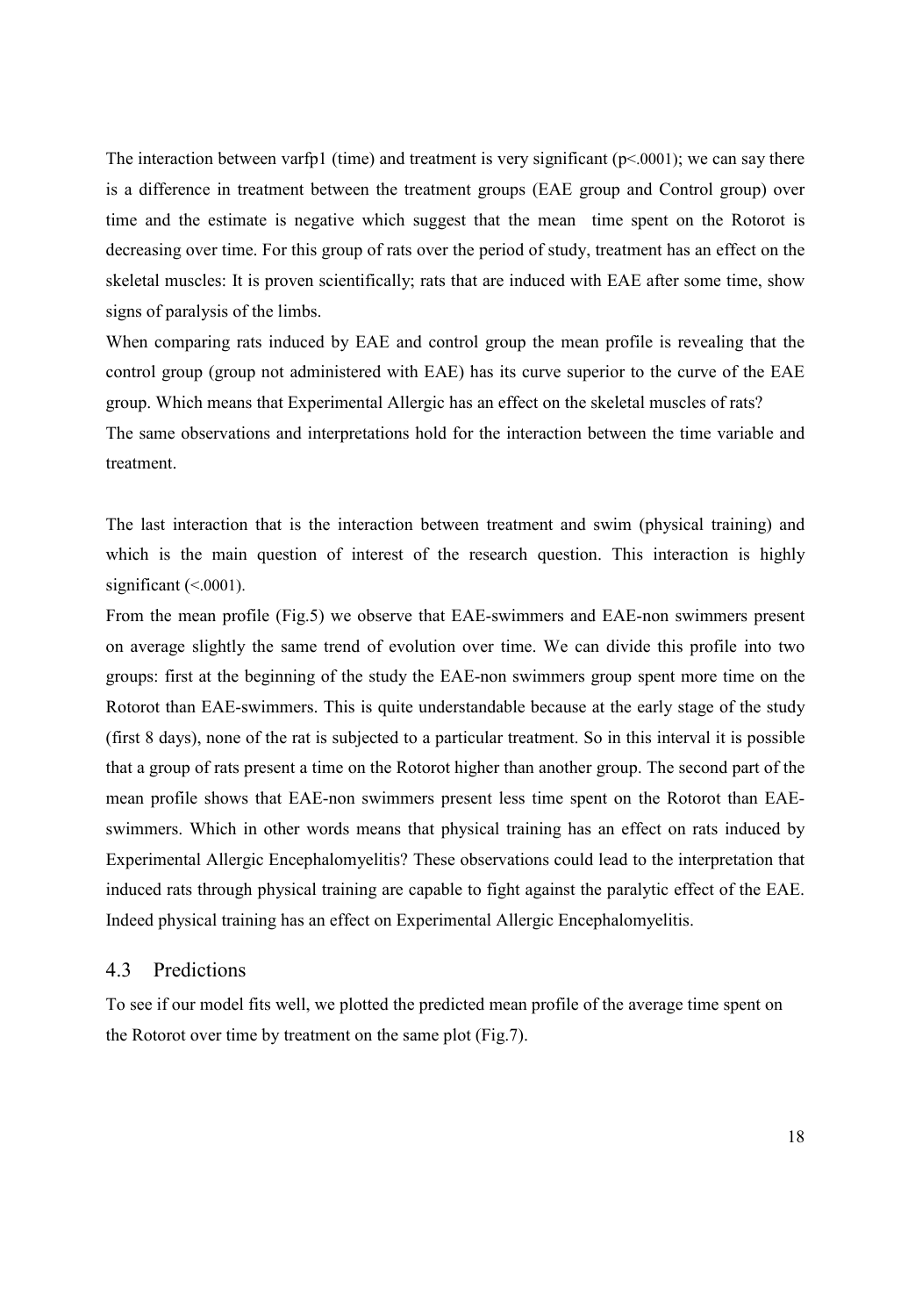

Figure 7: observed and predicted mean profile

Since there is no formal test to test if our final model fits well we opted for an alternative which was to compare the observed mean profile and the predicted mean profile. According to these profiles, there are no similarities between the EAE observed and EAE predicted. Also there exist a difference between a control (Placebo) observed and control predicted (Fig.6). These observations lead to the conclusion that our model did not fit well the data and there fore will not be a tool to carry out valid statistical inferences for subsequent analysis.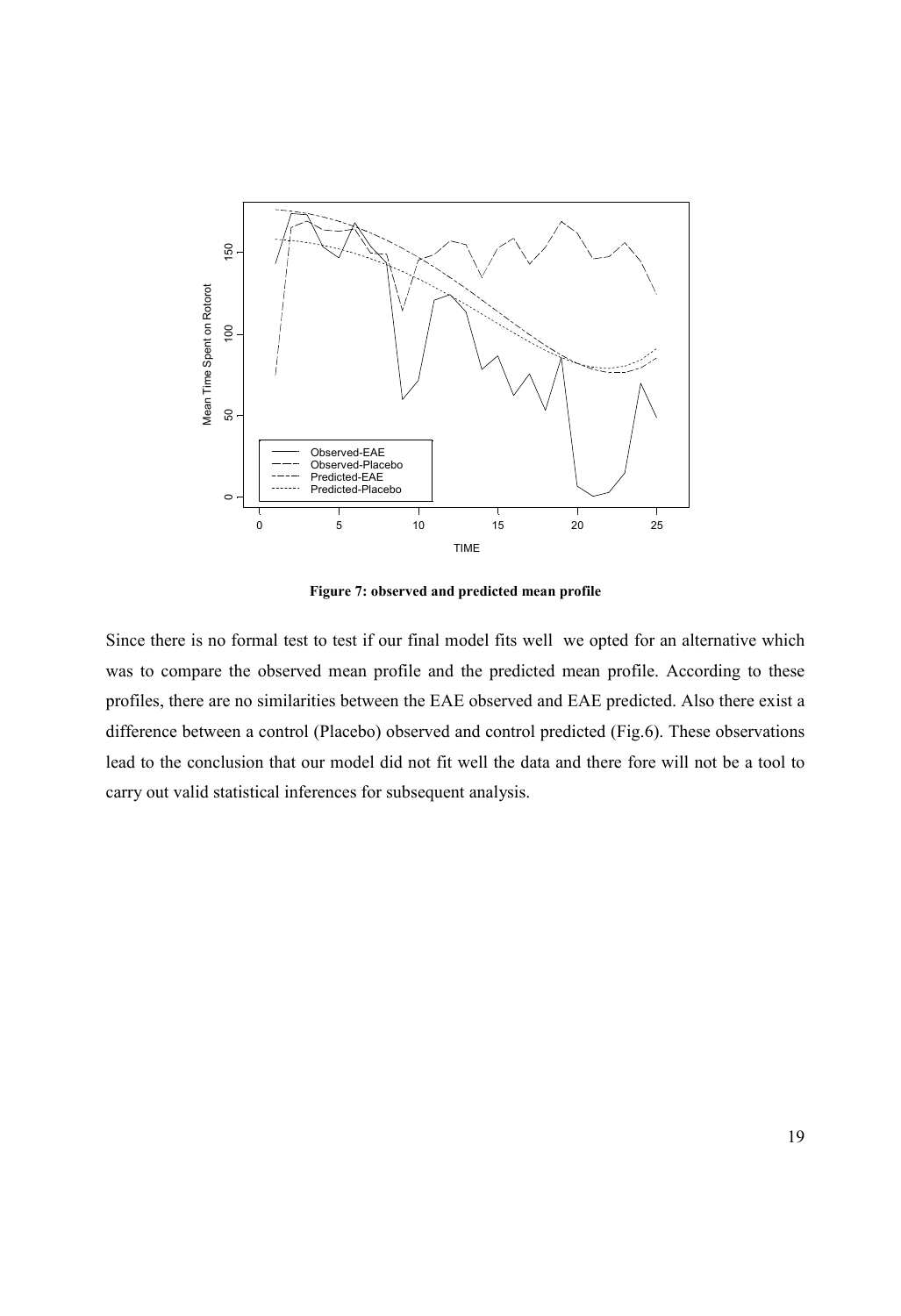## 5. Discussions

In our attempt to answer the research question which was globally to state if there was difference between rats that were induced by Experimental Allergic Encephalomyetis and another group of rats been the control group and due to the repeated measures carried out on each during the entire period of the study. We implemented statistical methodology dealing with this type of data (longitudinal data) and with respect of the just mentioned characteristics; we used the PROC MIXED statements in SAS. One of the main characteristics of the PROC MIXED is: it assumes normality and it is robust against non normality and more also there were small number of rats participating in the experiment (25 rats) and will not be rewarding making inference base on the analysis of such data set.

For modeling, the need to specify the covariance structure of the model was crucial because of the correlated observations of the data set: to account for this a covariance structure was determined through the mean profiles and variance function. The latter profiles indicated a non constant pattern over time of the general trend which indicates that the co-variance matrix had different off diagonal and diagonal and the covariance structure with these characteristics is the unstructured co-variance.

The study was carried during 25 days and during this study we had a common time where in both treatments group they were no administration of Experimental Allergic Encephalomyelitis (EAE). Then after one week EAE was administered to one group then called the EAE group and the remaining group was then termed the control group. Since our interest was to determine the effect of physical training on maintenance and recovery of the functional muscular strength in rats injected with EAE. To determine the effect of EAE we focused our investigation from the day EAE was administered till the end of the period of study in both treatment groups (EAE group and control group).

Due to the fact that our time is positive, a transformation here will instead give an effect of shrinkage without really linearizing the mean profile. Also we observe that the mean profile of the average time spent on the Rotorot by treatment against time present a non linear trend for both treatments. We should however note that the control group presents an averagely linear evolution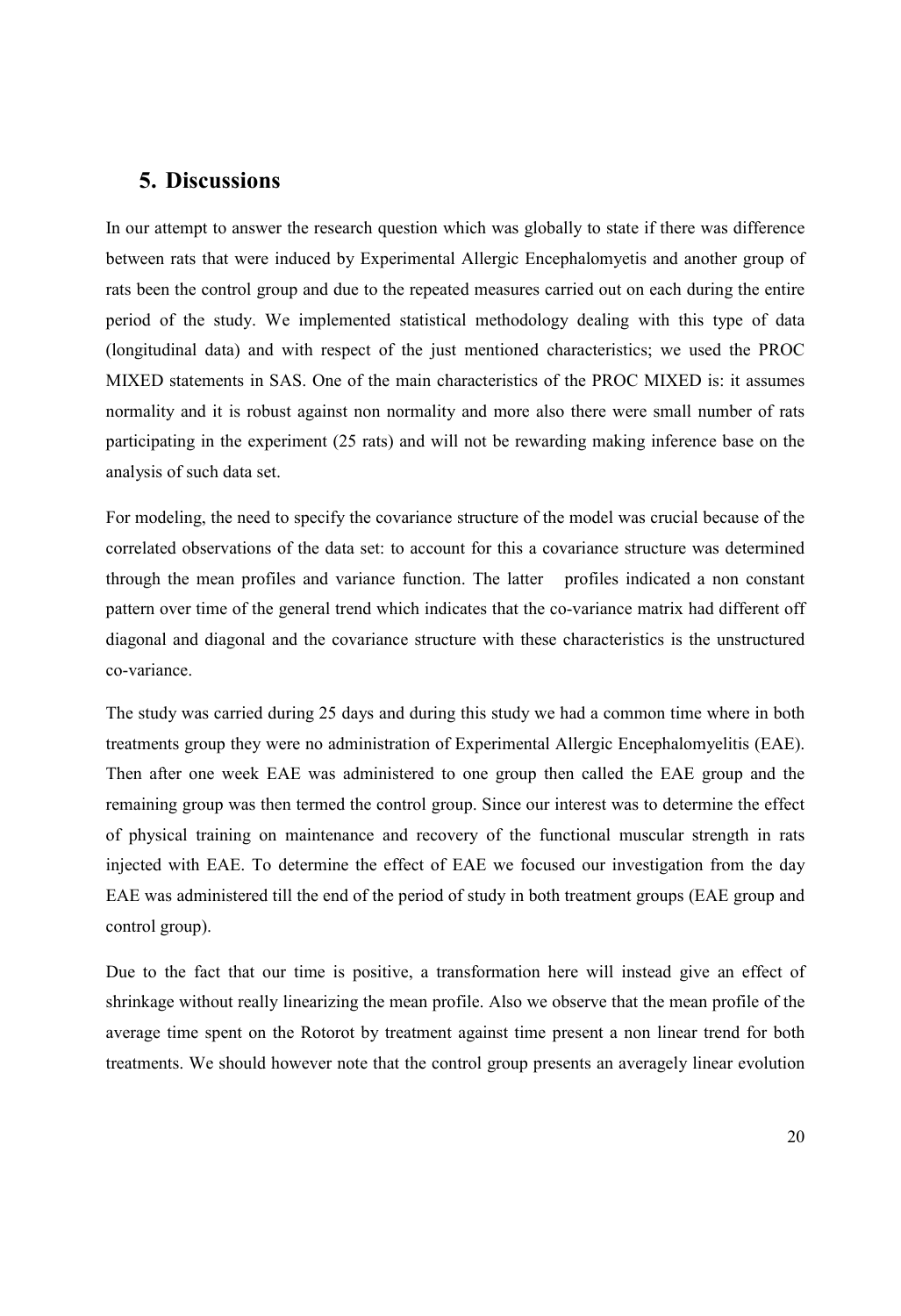over time. So to capture the flexibility revealed by the profiles of the two treatment groups, we had to generate fractional polynomials to take into account the average pattern offer by the mean profiles and more also will consider integers and non-integers powers.

To be able to determine the effect of EAE on skeletal muscles that are been induced by EAE, we took the entire data and modeled taking the time spent on the Rotorot as the main response and compare the time spent on the Rotorot for the group induced by Experimental Allergic Encephalomyelitis (EAE) and the time spent on the Rotorot by the non induced group

The research question was to investigate on the effect of physical training (variable swim) on skeletal muscle. This was done by investigating on a general note the effect of physical training considering swimmers and non swimmers. We found that according to the mean profile, there seems to be a difference between swimmers and non swimmers irrespective of the swimming group: these observations were confirmed by the p-value of the variable swim  $\leq 0.0004$ ) which suggest there is difference between swimmers and non swimmers on a general scale. That irrespective of the treatment group (EAE or control group) there is an effect of physical training on the skeletal muscles of the rats on a general note over time.

When taken the treatment status into account, the mean profiles (Fig.6), averagely, there is a slight difference while considering the interaction treatment\*swim. In fact there are four subgroups yielded by the just mentioned variables (EAE-swimmers, EAE-non swimmers, Control-swimmers, control-non swimmers). Here although the difference exist it was not really clear between the two sub groups composing each treatment group. That is a clear difference did not exist between for example EAE-swimmers and EAE-non-swimmers. They follow almost the same evolution over time. The same trend was noticed in the control group. It should be noted that the evolution of the combination of the treatment and swim was on a general note not really different but the p-value reveals that the combination treatment with the physical activity is very significant  $(<0.0001$ ). As an interpretation of this, we can say that in both treatment groups, swimming has an effect: that is in the group of rats induced by Experimental Allergic Encephalomyelitis for example, there is a difference in the mean time spent on the Rotorot between swimmers and non-swimmers. The same interpretation holds for the control group (group none injected with the EAE substance).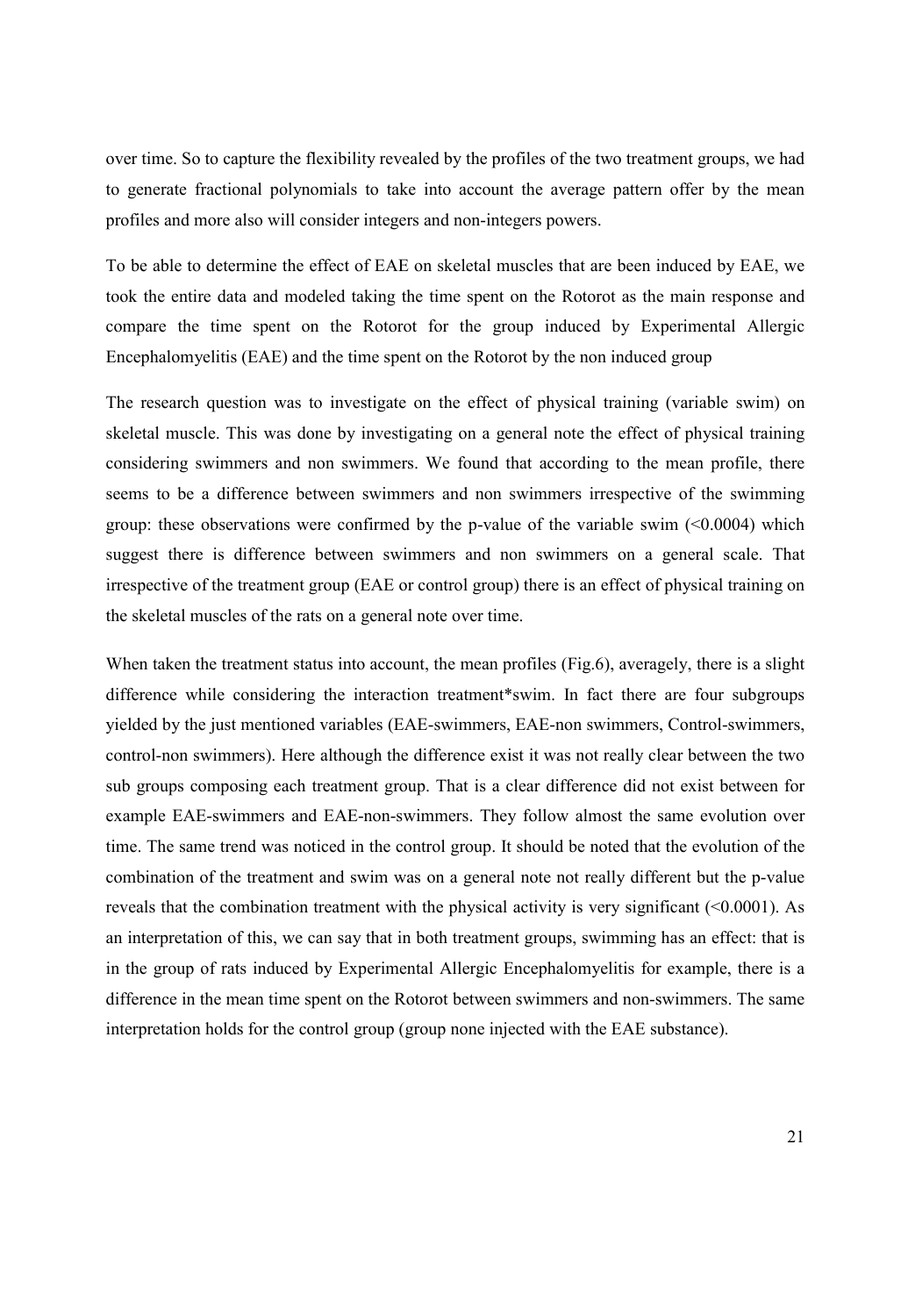### 6. Conclusion

The data set submitted to our investigation was observed from two groups of rats composed of a group with treatment and a group as control. The observations are recorded from rats from different mothers and all of the rats are of the same sex (female). Measures were recorded on a period of study of 25 days and the observations were correlated. The data set through the mean profile we can say suffered from certain problem such as the problem of randomization. We see through the mean profile that on an average scale the groups of rats of the treated and control group though at the beginning of the study (first week of the study) similar present different intercepts. This observation could be explained by the problem of randomization.

Because of the fact that the scores of the rats were only assigned to the rats been induced by EAE we fitted a general model where the time spent on the Rotorot was considered as the main response: this was done because we would like to carry out investigations basing our analysis on a common characteristics: the time spent on the Rotorot was measured in all the rats in the study which is not the case with the variable scores which was measured only on rats that were induced with EAE. So taking scores like the response will not take into account the other groups that were not assigned with Experimental Allergic Encephalomyelitis.

Due to the non linearity of the mean profile of the two treatment groups when considering the time spent on the Rotorot as the main response of interest, and to fit a model that will take into account the average trend of the population which was far from being linear. For that essence, a fractional polynomial was implemented to determine the precise power of the time variable. Fitting this model, it was not converging we came out with a macro (see appendix) which permitted us to estimate the parameters 'p1' and 'p2' representing respectively Varfp1 and Varfp2 in our case for a fractional polynomial of order 2. The macro gives the possibility of using mixed effects model or fixed effects model. The macro variables obtain from this macro 'Varfp1' and 'Varfp2' contained the lowest values used for our data (model). Using these variables in our PROC MIXED the model with the co-variance structure which was chosen with the repeated statement, our model converged and the macro variables were then used in the model and also interactions with the other main variables.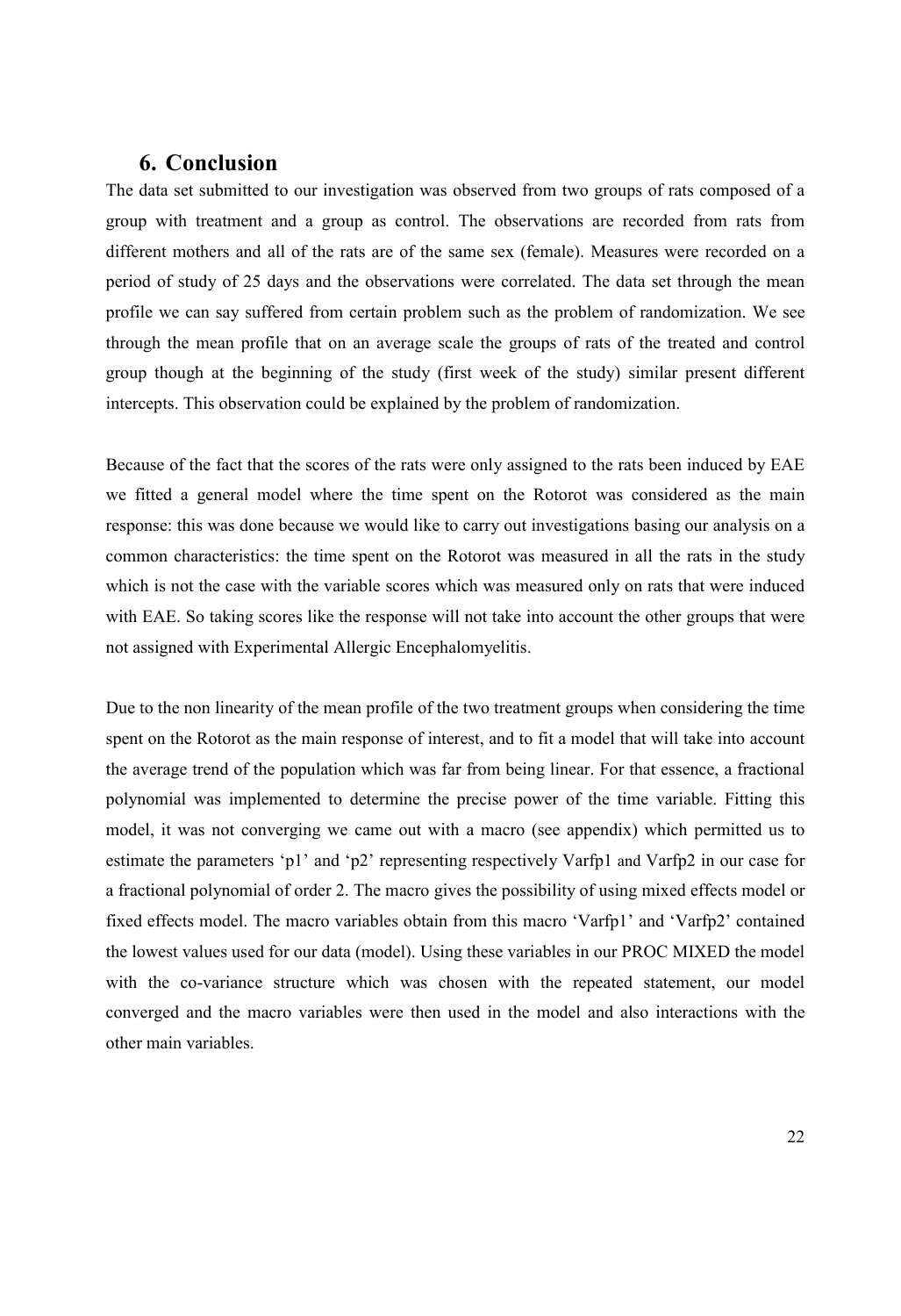We came to the conclusion that according to this model that effectively there exist a difference between rats been induced by EAE and rats which served as control group. Also that the physical training has an effect on the skeletal muscles of rats. That is rats that were swimming and induced with Experimental Allergic Encephalomyelitis (EAE) spent much time on the Rotorot than rats that were not swimming and induced by EAE and found that the later group spent more time on the Rotorot than those that were induced by EAE. Further to investigate the effect of EAE on muscles we confronted the observations taken from EAE-swimmers and EAE-non swimmers. This investigation revealed that there was a difference between the two sub-groups induced by Experimental Allergic Encephalomyelitis. That is the sub-group of rats induced with EAE and who swam presented on an average scale more time on the Rotorot that the EAE-non swimmers.

Stating from these above observations that Experimental Allergic Encephalomyelitis hinders the Rats through their muscles also that even when induced with Experimental Allergic Encephalomyelitis, rats which performed physical exercise spent more time on the Rotorot than sedentary rats which were injected with EAE revealing to us that physical training could suppress the effect of EAE on the long run.

Also due to randomization, and treatment allocation, short comings in the experimental design; complete effective analysis of the data using the EAE scores could not be performed. The EAE scores were only allocated for EAE group and hence it was not validly feasible to compare the EAE scores for both groups (treated and control).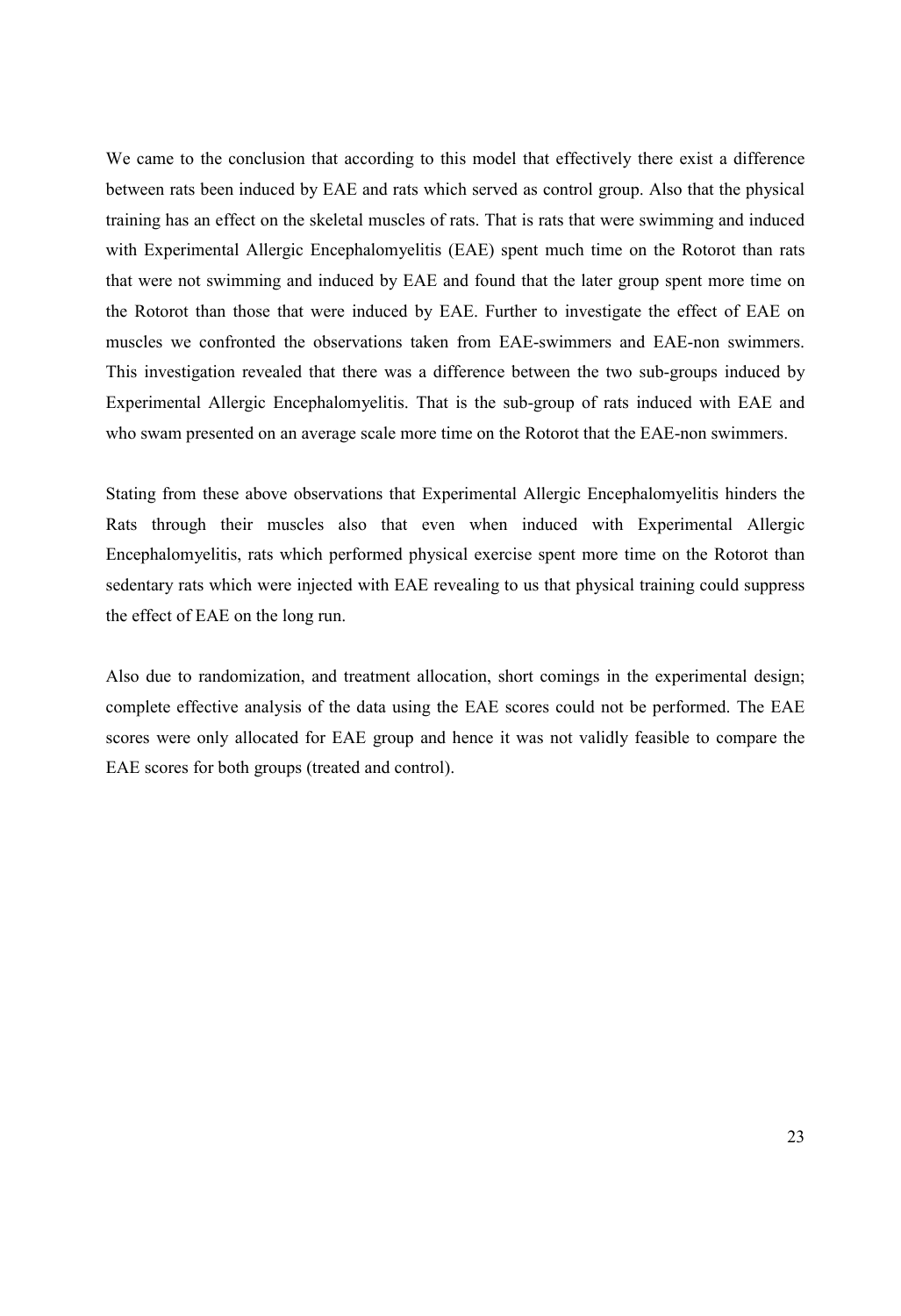## 7. Reference

[1] Molenberghs. G. & Verbeke, G. (2005). Models for Discrete Longitudinal Data. Springer Series in statistics. New-York: Springer-verlag

[2]Verbeke, G. and Molenberghs, G. (2006) Lecture Notes in Correlated and Multivariate data, for Applied Statistics Uhasselt press.

[3] G. Verbeke, G. Molenberghs (2000) Linear Mixed Model for Longitudinal Data Springer Series in Statistics. New York: Springer-Verlag.

[4] http://www.nationalmssociety.org/Sourcebook-EAE.asphttp

[5] http://www.ncbi.nlm.nih.gov/entrez/query.fcgi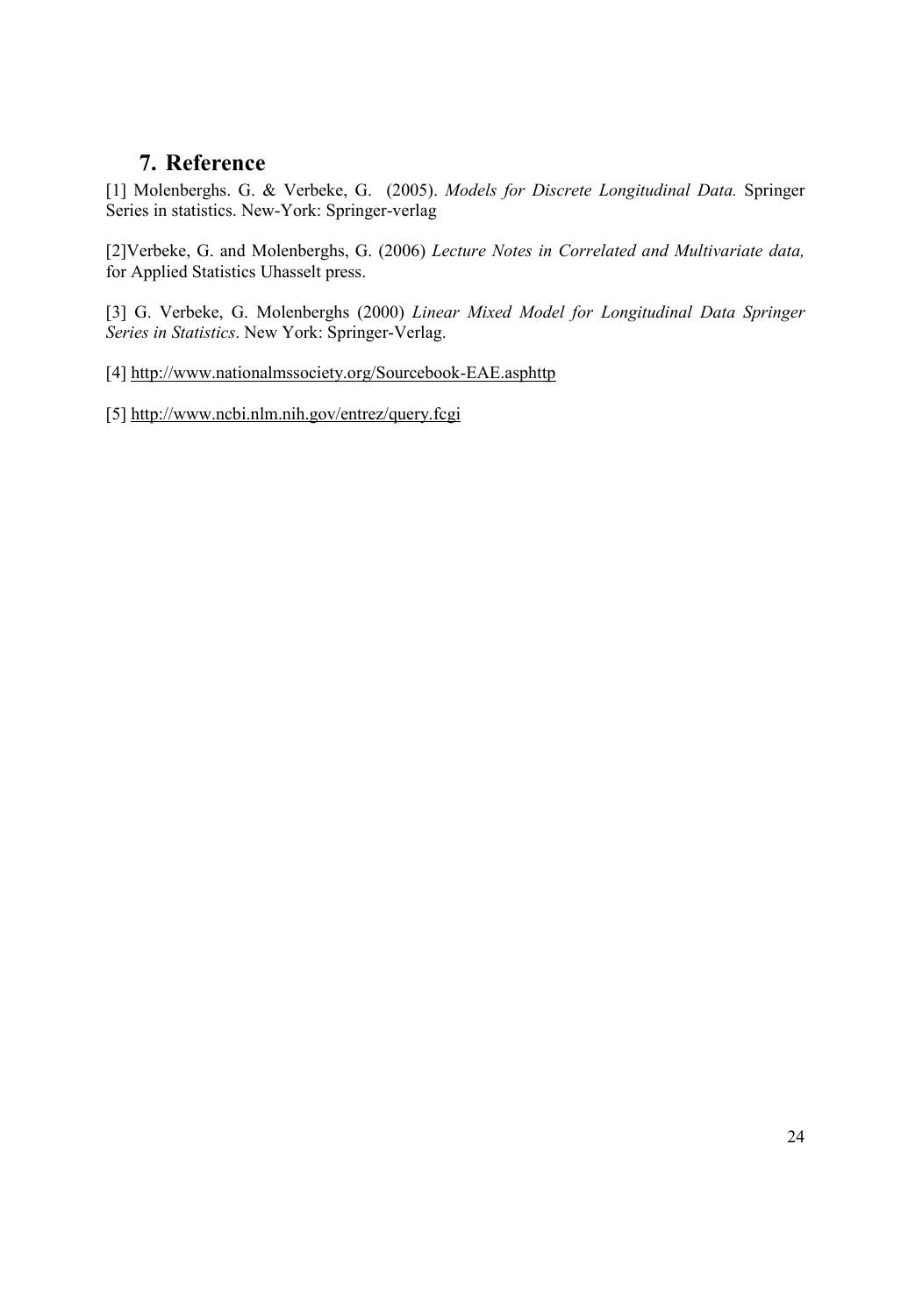## 8. Appendix

%macro fp2(data=,resp=,indep=,subj=,rand=,pi1=,pi2=,step=,n=,outfile=,var=,value=);

```
data &outfile; set _null_; 
run; 
%do i=1 %to &n; 
%do j=&i %to &n,
  ods listing close; 
  run; 
 \%let p1=(&pi1+&step*(&i-1));
 \frac{\%}{\e}tet p2=(&pi2+&step*(&j-1));
 \%put p1 = &p1 and p2 = &p2;
  data fracpol; set &data; 
  hx1=&indep**&p1;
  if \& p1=0 then hx1=log(\&indep);
   varfp1=hx1; 
   hx2=&indep**&p2; 
  if \&p2=0 then hx2=log(\&pindep);
  if \&p1=\&p2 then hx2=hx1*log(\&indep);
   varfp2=hx2; 
   pbmthcls=&indep; 
          if &var=&value; 
  run; 
  PROC STANDARD DATA=fracpol MEAN=0 STD=1 OUT=zfracpol; 
   VAR varfp1 varfp2 ; 
  RUN; 
  proc sort data=zfracpol; 
  by &subj; 
  run; 
  %if &rand=0 %then %do; 
  proc mixed data=zfracpol method=ml ic covtest update noinfo scoring=5 noclprint maxiter=200; 
   id &subj &indep; 
   class &subj pbmthcls; 
  model \&resp = varfp1 varfp2/s outpm=predm;
          ods output fitstatistics=fit; 
  run; 
  %end; 
%if &rand=1 %then %do; 
  proc mixed data=zfracpol method=ml ic covtest update noinfo scoring=5 noclprint maxiter=200; 
   id &subj &indep; 
   class &subj pbmthcls; 
  model \&resp = varfp1 varfp2/s outpm=predm;
   random int / sub=&subj type=un; 
         ods output fitstatistics=fit pred=p; 
  run; 
  %end; 
  %if &rand=2 %then %do; 
  proc mixed data=zfracpol method=ml ic covtest update noinfo scoring=5 noclprint maxiter=200; 
   id &subj &indep; 
   class &subj pbmthcls;
```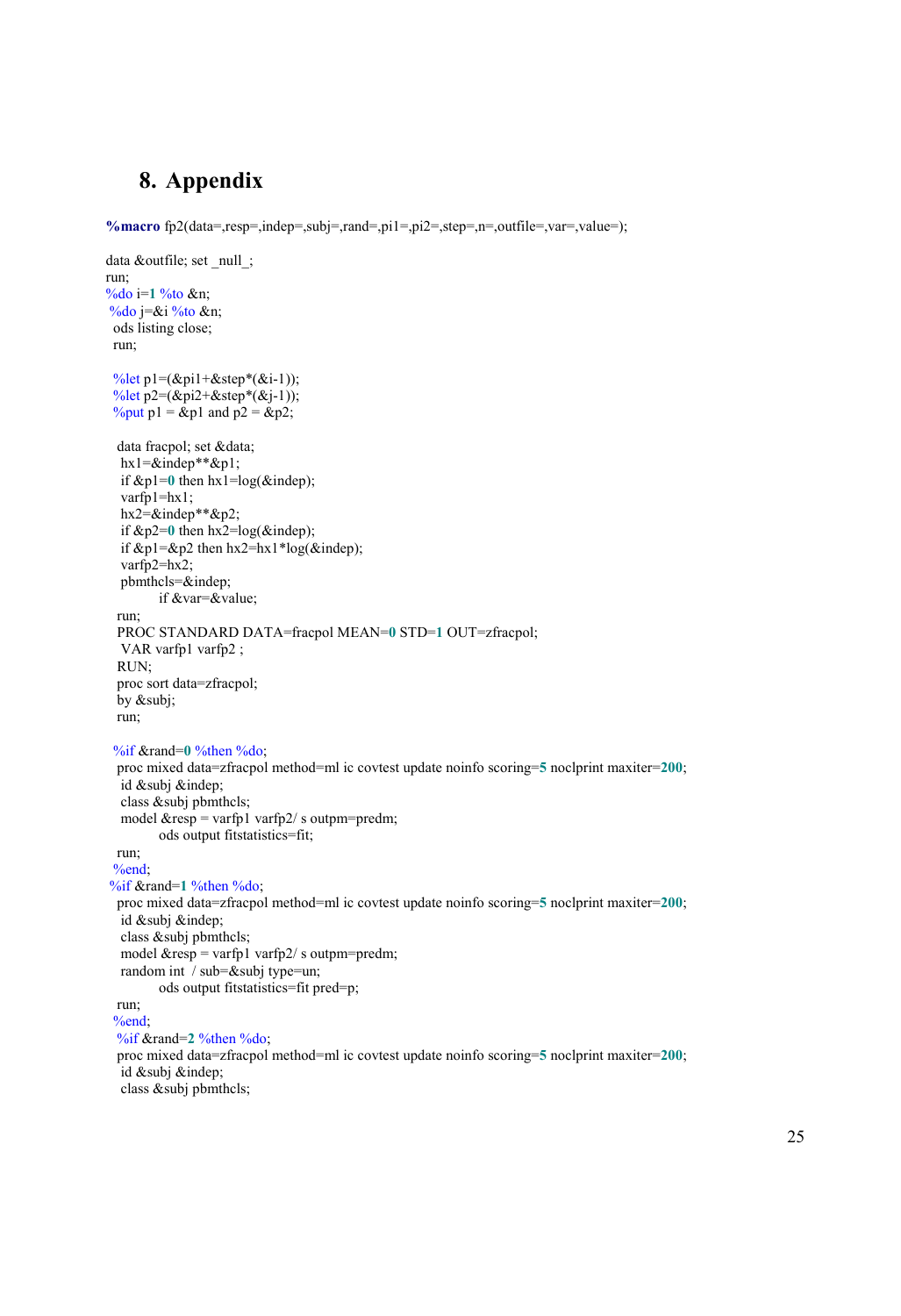```
model &resp = varfp1 varfp2/s outpm=predm;
   random int varfp1 / sub=&subj type=un; 
          ods output fitstatistics=fit pred=p; 
  run; 
  %end; 
   %if &rand=3 %then %do; 
  proc mixed data=zfracpol method=ml ic covtest update noinfo scoring=5 noclprint maxiter=200; 
   id &subj &indep; 
   class &subj pbmthcls; 
  model \&resp = varfp1 varfp2/s outpm=predm;
   random int varfp1 varfp2 / sub=&subj type=un; 
          ods output fitstatistics=fit pred=p; 
  run; 
  %end; 
   %if &rand=4 %then %do; 
  proc mixed data=zfracpol method=ml ic covtest update noinfo scoring=5 noclprint maxiter=200; 
   id &subj &indep; 
   class &subj pbmthcls; 
  model \&resp = varfp1 varfp2/s outpm=predm;
   repeated &indep / sub=&subj type=un; 
          ods output fitstatistics=fit pred=p; 
  run; 
  %end; 
    %if &rand=5 %then %do; 
  proc mixed data=zfracpol method=ml ic covtest update noinfo scoring=5 noclprint maxiter=200; 
   id &subj &indep; 
   class &subj pbmthcls; 
  model \&resp = varfp1 varfp2/s outpm=predm;
   repeated &indep / sub=&subj type=cs; 
          ods output fitstatistics=fit pred=p; 
  run; 
  %end; 
  proc transpose data=fit out=fit1; 
  run; 
  data fit; set fit1; 
  keep p1 p2 Loglik AIC AICC BIC; 
   p1 = \&p1; p2=&p2; 
    LogLik=col1; 
    AIC=col2; 
    AICC=col3; 
    BIC=col4; 
  run; 
   data &outfile; set &outfile fit; 
  run; 
  proc sort data=&outfile; 
  by AIC; 
  run; 
%end; 
%end; 
  ods listing; 
  run; 
  proc iml;
```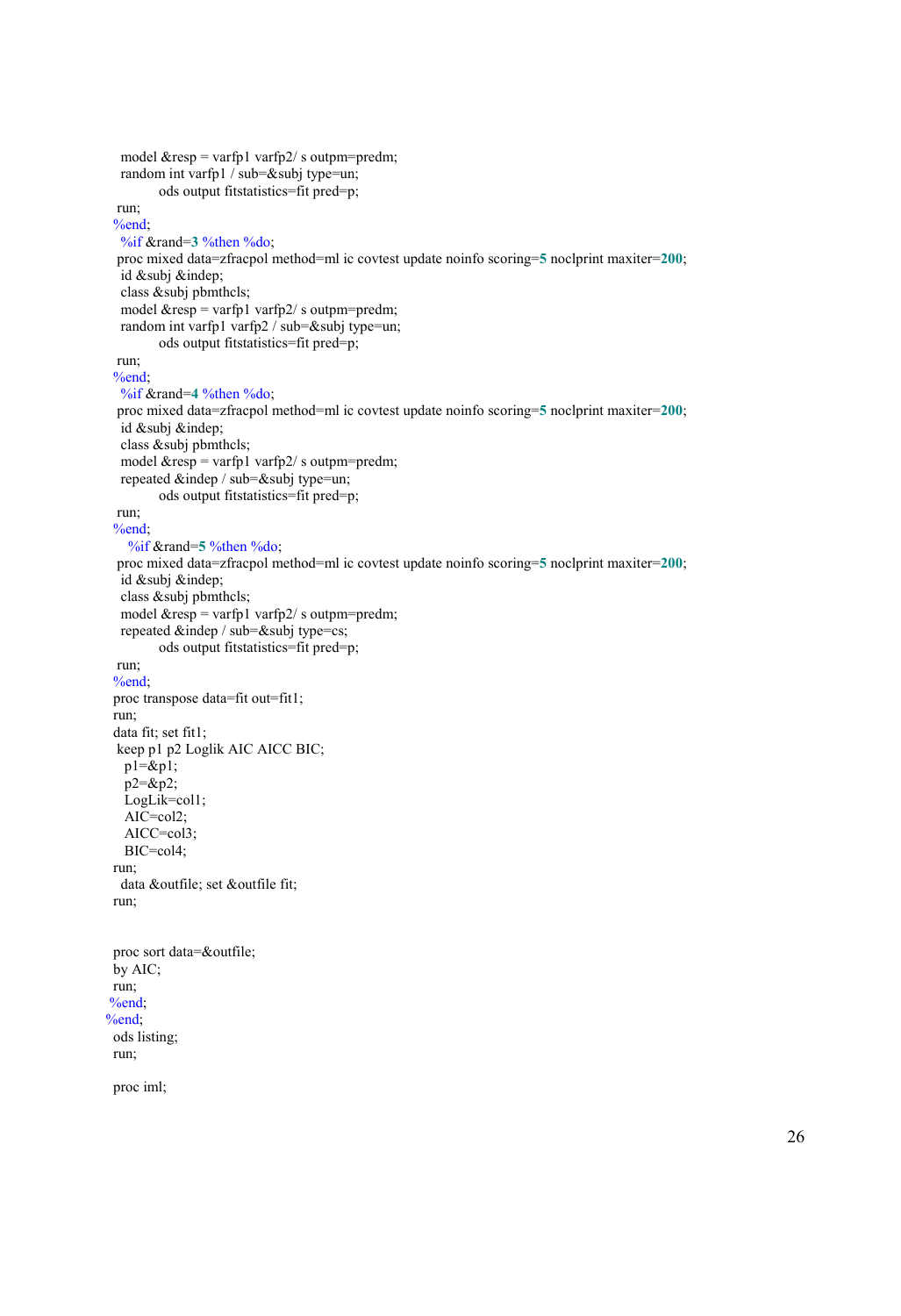$d=j(45,6,0);$  $dl = j(1,2,0);$  use &outfile; read all into d;  $dl=(d[1,1]||d[1,2])$ ; names= $\{|p1\rangle, |p2\rangle\}$ ; create trial123 from d1(|colname=names|) ; append from d1;

quit;

```
 proc sql; 
 create table newdata as 
select * from &data, trial123;
 quit;
```
 data newdata; set newdata;  $hx1=$  $\&$ indep\*\*p1; if  $p1=0$  then  $hx1=log(\&indep)$ ;  $varfp1=hx1;$  $hx2=&\text{indep}^{**}p2;$ if  $p2=0$  then  $hx2=log(\&indep)$ ; if p1=p2 then hx2=hx1\*log(&indep);  $varfp2=hx2;$  pbmthcls=&indep; run;

%mend;